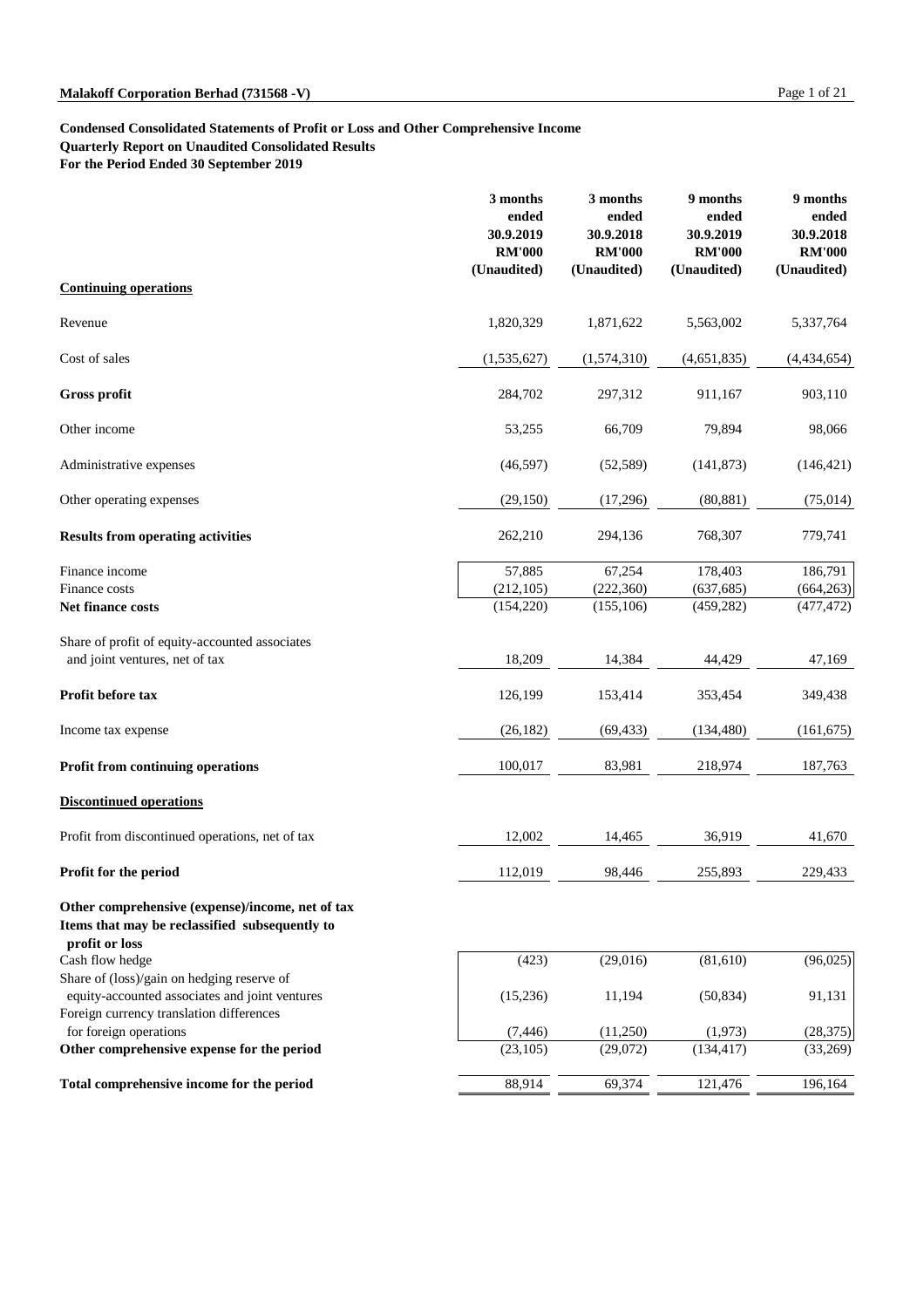**Quarterly Report on Unaudited Consolidated Results**

**For the Period Ended 30 September 2019**

|                                             | 3 months<br>ended<br>30.9.2019<br><b>RM'000</b><br>(Unaudited) | 3 months<br>ended<br>30.9.2018<br><b>RM'000</b><br>(Unaudited) | 9 months<br>ended<br>30.9.2019<br><b>RM'000</b><br>(Unaudited) | 9 months<br>ended<br>30.9.2018<br><b>RM'000</b><br>(Unaudited) |
|---------------------------------------------|----------------------------------------------------------------|----------------------------------------------------------------|----------------------------------------------------------------|----------------------------------------------------------------|
| <b>Profit attributable to:</b>              |                                                                |                                                                |                                                                |                                                                |
| Owners of the Company                       | 94,494                                                         | 83,498                                                         | 213,748                                                        | 188,950                                                        |
| Non-controlling interests                   | 17,525                                                         | 14,948                                                         | 42,145                                                         | 40,483                                                         |
| <b>Profit for the period</b>                | 112,019                                                        | 98,446                                                         | 255,893                                                        | 229,433                                                        |
| Total comprehensive income attributable to: |                                                                |                                                                |                                                                |                                                                |
| Owners of the Company                       | 71,389                                                         | 54,426                                                         | 79,331                                                         | 155,681                                                        |
| Non-controlling interests                   | 17,525                                                         | 14,948                                                         | 42,145                                                         | 40,483                                                         |
| Total comprehensive income for the period   | 88,914                                                         | 69,374                                                         | 121,476                                                        | 196,164                                                        |
| Earnings per ordinary share (sen)           |                                                                |                                                                |                                                                |                                                                |
| Basic/diluted                               |                                                                |                                                                |                                                                |                                                                |
| - From continuing operations                | 1.68                                                           | 1.40                                                           | 3.62                                                           | 2.98                                                           |
| - From discontinued operations              | 0.25                                                           | 0.30                                                           | 0.75                                                           | 0.84                                                           |
|                                             | 1.93                                                           | 1.70                                                           | 4.37                                                           | 3.82                                                           |

The Condensed Consolidated Statements of Profit or Loss and Other Comprehensive Income should be read in conjunction with the Audited Financial Statements for the financial year ended 31 December 2018 and the accompanying explanatory notes attached to the interim financial statements.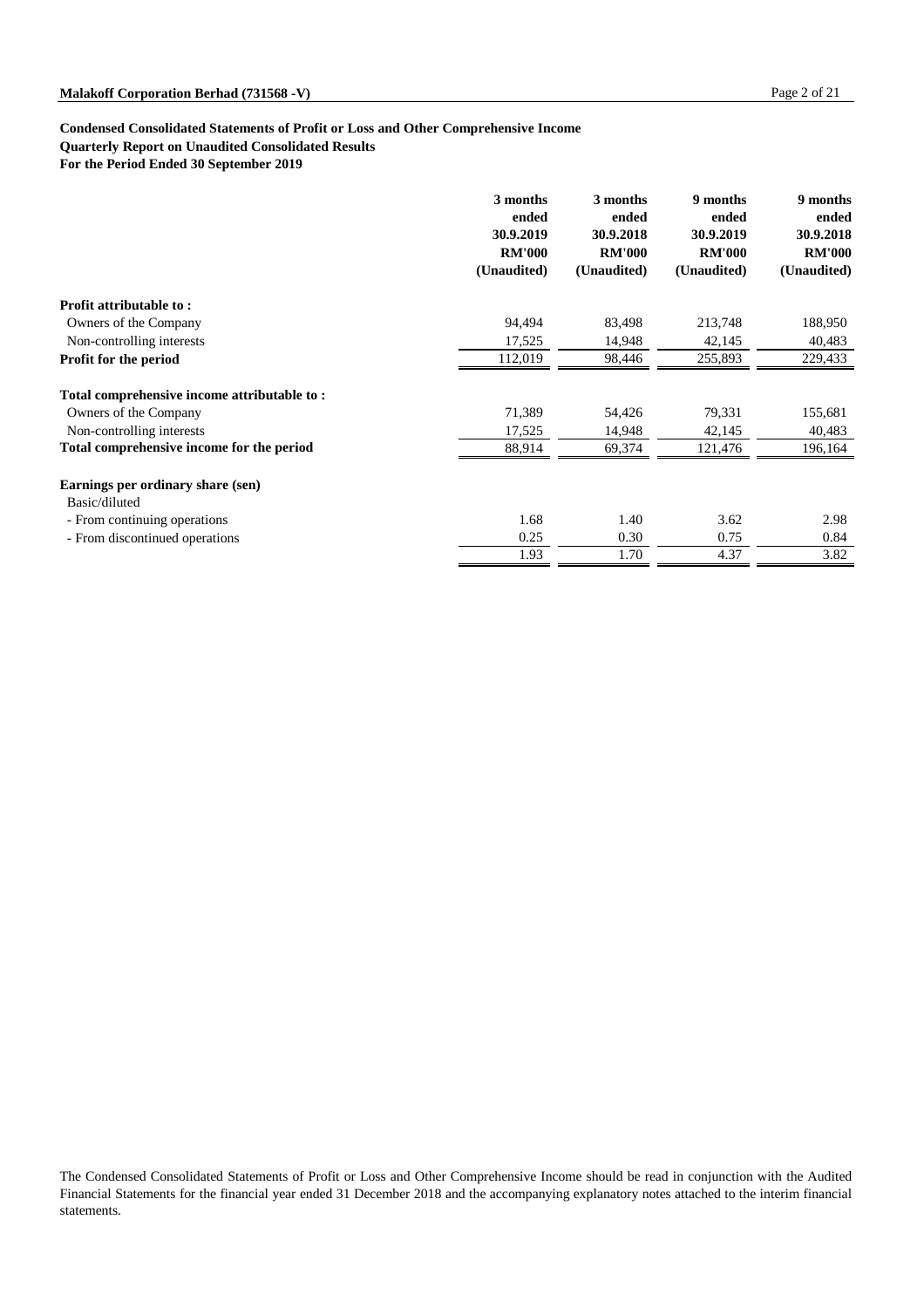## **Condensed Consolidated Statements of Financial Position**

**As at 30 September 2019**

|                                                     | As at         | As at         |
|-----------------------------------------------------|---------------|---------------|
|                                                     | 30.9.2019     | 31.12.2018    |
|                                                     | <b>RM'000</b> | <b>RM'000</b> |
|                                                     | (Unaudited)   | (Audited)     |
| <b>Non-current assets</b>                           |               |               |
| Property, plant and equipment                       | 12,998,302    | 13,443,183    |
| Intangible assets                                   | 2,870,169     | 3,074,174     |
| Prepaid lease payments                              |               | 59,094        |
| Investments in associates                           | 1,220,905     | 1,529,720     |
| Investments in joint ventures                       | 677,025       |               |
| Other investments                                   | 20,988        | 16,248        |
| Finance lease receivable                            |               | 2,018,982     |
| Derivative financial assets                         | 380,219       | 412,576       |
| Trade and other receivables                         | 63,397        | 71,144        |
| Deferred tax assets                                 | 112,090       | 143,363       |
| <b>Total non-current assets</b>                     | 18,343,095    | 20,768,484    |
| <b>Current assets</b>                               |               |               |
| Trade and other receivables                         | 2,016,509     | 2,213,285     |
| Inventories                                         | 722,204       | 760,804       |
| Current tax assets                                  | 138,663       | 127,768       |
| Finance lease receivable                            |               | 14,103        |
| Other investments                                   | 3,644,658     | 3,582,478     |
| Cash and cash equivalents                           | 1,211,667     | 1,515,147     |
| Assets classified as held for sale                  | 2,099,454     |               |
| <b>Total current assets</b>                         | 9,833,155     | 8,213,585     |
| <b>Total assets</b>                                 | 28,176,250    | 28,982,069    |
| <b>Equity</b>                                       |               |               |
| Share capital                                       | 5,693,055     | 5,693,055     |
| <b>Treasury shares</b>                              | (98, 647)     | (97,606)      |
| Reserves                                            | (2,673)       | 131,744       |
| <b>Accumulated lossess</b>                          | (87,019)      | (82, 425)     |
| <b>Equity attributable to owners of the Company</b> | 5,504,716     | 5,644,768     |
| Perpetual sukuk                                     | 800,000       | 800,000       |
| Non-controlling interests                           | 384,311       | 219,686       |
| <b>Total equity</b>                                 | 6,689,027     | 6,664,454     |
| <b>Non-current liabilities</b>                      |               |               |
| Loans and borrowings                                | 11,315,478    | 13,315,158    |
| Lease liabilities                                   | 10,432        |               |

| <b>Employee benefits</b>             | 127,793    | 128,264    |
|--------------------------------------|------------|------------|
| Provision for decommissioning cost   | 109,938    | 96,214     |
| Deferred income                      | 4,047,531  | 3,858,668  |
| Derivative financial liabilities     | 7.073      | 179,539    |
| Deferred tax liabilities             | 1,178,414  | 1,350,705  |
| <b>Total non-current liabilities</b> | 16,796,659 | 18,928,548 |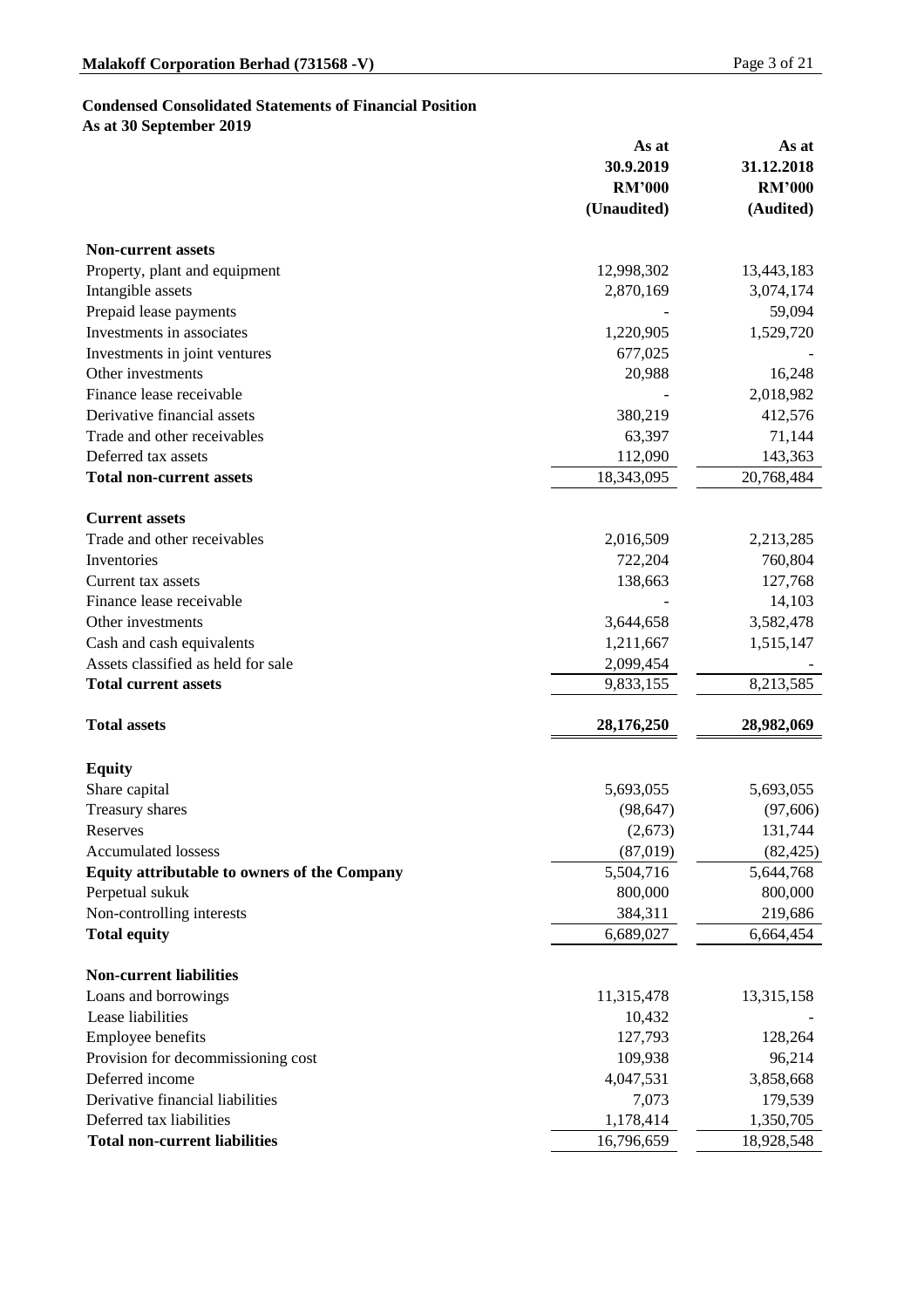### **Condensed Consolidated Statements of Financial Position**

**As at 30 September 2019**

|                                            | As at<br>30.9.2019<br><b>RM'000</b> | As at<br>31.12.2018<br><b>RM'000</b> |
|--------------------------------------------|-------------------------------------|--------------------------------------|
|                                            | (Unaudited)                         | (Audited)                            |
| <b>Current liabilities</b>                 |                                     |                                      |
| Trade and other payables                   | 1,130,197                           | 1,343,938                            |
| <b>Current tax liabilities</b>             | 83,549                              | 75,170                               |
| Loans and borrowings                       | 1,763,696                           | 1,885,274                            |
| Derivative financial liabilities           |                                     | 26,271                               |
| Deferred income                            | 86,999                              | 58,414                               |
| Liabilities classified as held for sale    | 1,626,123                           |                                      |
| <b>Total current liabilities</b>           | 4,690,564                           | 3,389,067                            |
| <b>Total liabilities</b>                   | 21,487,223                          | 22,317,615                           |
| <b>Total equity and liabilities</b>        | 28,176,250                          | 28,982,069                           |
| Net assets per share attributable to       |                                     |                                      |
| ordinary equity holders of the parent (RM) | 1.13                                | 1.15                                 |

The Condensed Consolidated Statements of Financial Position should be read in conjunction with the Audited Financial Statements for the financial year ended 31 December 2018 and the accompanying explanatory notes attached to the interim financial statements.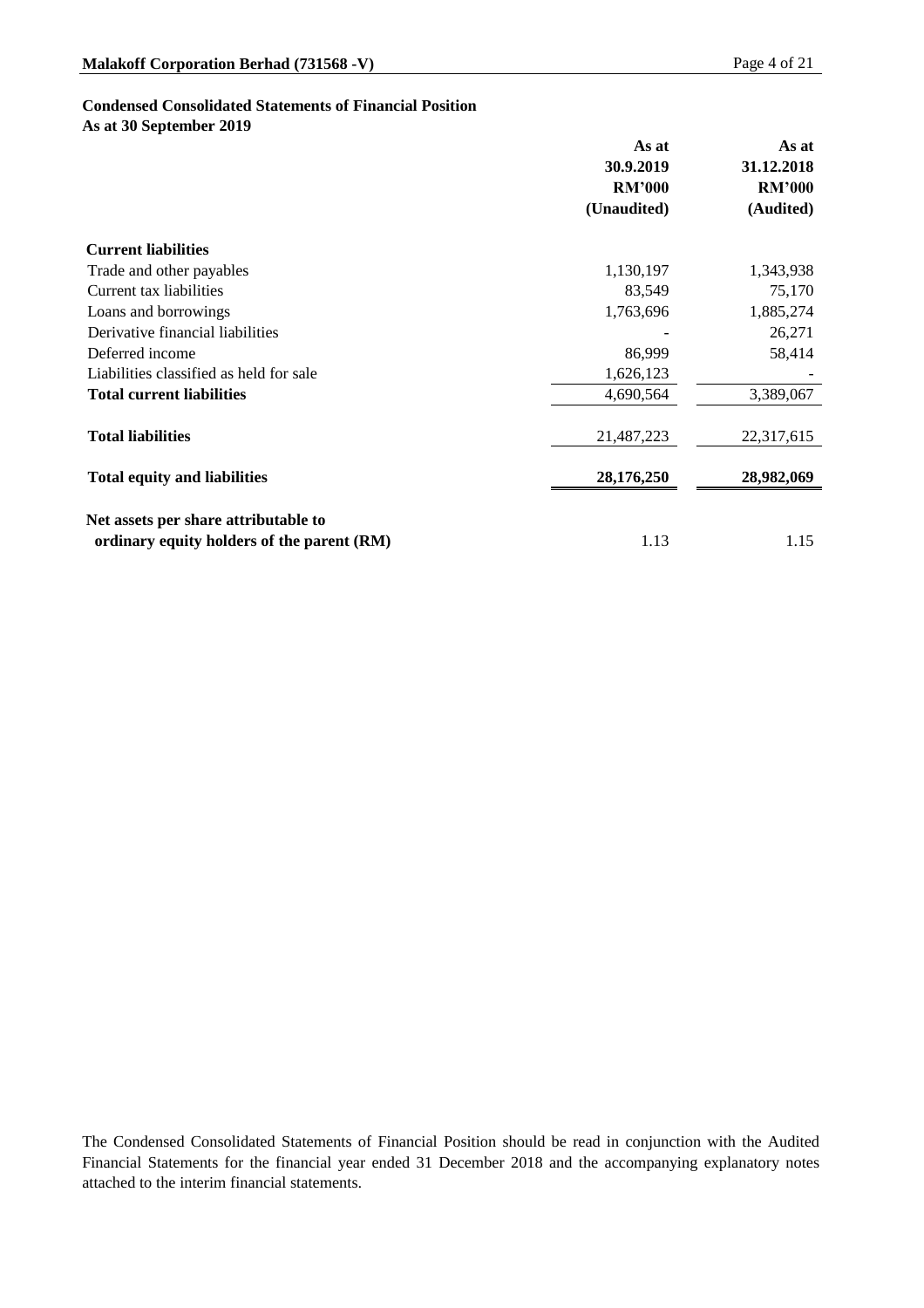# **Malakoff Corporation Berhad (731568 -V)** Page 5 of 21

# **Condensed Consolidated Statement of Changes in Equity For the Period Ended 30 September 2019**

|                                                |                                          | '-------------------------------- Attributable to owners of the Company ------------------------------- / |                                     |                                 |                                                      |                               |                                                   |                                                      |                                                |
|------------------------------------------------|------------------------------------------|-----------------------------------------------------------------------------------------------------------|-------------------------------------|---------------------------------|------------------------------------------------------|-------------------------------|---------------------------------------------------|------------------------------------------------------|------------------------------------------------|
|                                                |                                          | <b>Distributable</b>                                                                                      |                                     |                                 |                                                      |                               |                                                   |                                                      |                                                |
|                                                |                                          |                                                                                                           | <b>Reserves</b>                     |                                 |                                                      |                               |                                                   |                                                      |                                                |
|                                                | <b>Share</b><br>Capital<br><b>RM'000</b> | <b>Treasury</b><br><b>Shares</b><br><b>RM'000</b>                                                         | <b>Translation</b><br><b>RM'000</b> | <b>Hedging</b><br><b>RM'000</b> | <b>Accumulated</b><br><b>Losses</b><br><b>RM'000</b> | <b>Total</b><br><b>RM'000</b> | <b>Perpetual</b><br><b>Sukuk</b><br><b>RM'000</b> | Non-controlling<br><b>Interests</b><br><b>RM'000</b> | <b>Total</b><br><b>Equity</b><br><b>RM'000</b> |
| At 1 January 2019                              | 5,693,055                                | (97,606)                                                                                                  | 3,650                               | 128,094                         | (82, 425)                                            | 5,644,768                     | 800,000                                           | 219,686                                              | 6,664,454                                      |
| Adjustment on initial application of MFRS 16   |                                          |                                                                                                           | $\sim$                              |                                 | (195)                                                | (195)                         |                                                   |                                                      | (195)                                          |
| At 1 January 2019, restated                    | 5,693,055                                | (97,606)                                                                                                  | 3,650                               | 128,094                         | (82,620)                                             | 5,644,573                     | 800,000                                           | 219,686                                              | 6,664,259                                      |
| Foreign currency translation                   |                                          |                                                                                                           |                                     |                                 |                                                      |                               |                                                   |                                                      |                                                |
| differences for foreign operations             |                                          |                                                                                                           | (1,973)                             |                                 |                                                      | (1,973)                       |                                                   |                                                      | (1,973)                                        |
| Cash flow hedge                                |                                          |                                                                                                           |                                     | (81,610)                        | $\sim$                                               | (81,610)                      |                                                   | $\sim$                                               | (81,610)                                       |
| Share of loss on hedging reserve of            |                                          |                                                                                                           |                                     |                                 |                                                      |                               |                                                   |                                                      |                                                |
| equity-accounted associates and joint ventures | $\overline{\phantom{a}}$                 |                                                                                                           | $\sim$                              | (50, 834)                       | $\sim$                                               | (50, 834)                     |                                                   | $\sim$                                               | (50, 834)                                      |
| Other comprehensive expense                    |                                          |                                                                                                           |                                     |                                 |                                                      |                               |                                                   |                                                      |                                                |
| for the period                                 |                                          | $\overline{\phantom{a}}$                                                                                  | (1,973)                             | (132, 444)                      |                                                      | (134, 417)                    |                                                   |                                                      | (134, 417)                                     |
| Profit for the period                          |                                          |                                                                                                           |                                     |                                 | 213,748                                              | 213,748                       |                                                   | 42,145                                               | 255,893                                        |
| Comprehensive (expense)/income for the period  | $\overline{\phantom{a}}$                 | $\sim$                                                                                                    | (1,973)                             | (132, 444)                      | 213,748                                              | 79,331                        | $\sim$                                            | 42,145                                               | 121,476                                        |
| Profit distribution of perpetual sukuk         | $\overline{\phantom{a}}$                 |                                                                                                           | $\overline{\phantom{a}}$            | $\sim$                          | (47,071)                                             | (47,071)                      |                                                   | $\sim$                                               | (47,071)                                       |
| Acquisition of subsidiaries                    | $\overline{\phantom{a}}$                 |                                                                                                           |                                     |                                 |                                                      |                               | $\sim$                                            | 147,480                                              | 147,480                                        |
| Dividends to owners of the Company             |                                          |                                                                                                           |                                     | $\sim$                          | (171,076)                                            | (171,076)                     |                                                   | $\sim$                                               | (171,076)                                      |
| Dividends to non-controlling interests         | $\overline{\phantom{a}}$                 |                                                                                                           | $\overline{\phantom{a}}$            | $\overline{\phantom{a}}$        | $\sim$                                               |                               | $\sim$                                            | (25,000)                                             | (25,000)                                       |
| Total distribution to owners                   | $\overline{\phantom{a}}$                 | $\sim$                                                                                                    | $\overline{\phantom{a}}$            | $\overline{\phantom{a}}$        | (171,076)                                            | (171, 076)                    |                                                   | (25,000)                                             | (196,076)                                      |
| Purchase of treasury shares                    | -                                        | (1,041)                                                                                                   | $\overline{\phantom{a}}$            |                                 | $\sim$                                               | (1,041)                       |                                                   | $\overline{\phantom{a}}$                             | (1,041)                                        |
| At 30 September 2019                           | 5,693,055                                | (98, 647)                                                                                                 | 1,677                               | (4,350)                         | (87,019)                                             | 5,504,716                     | 800,000                                           | 384,311                                              | 6,689,027                                      |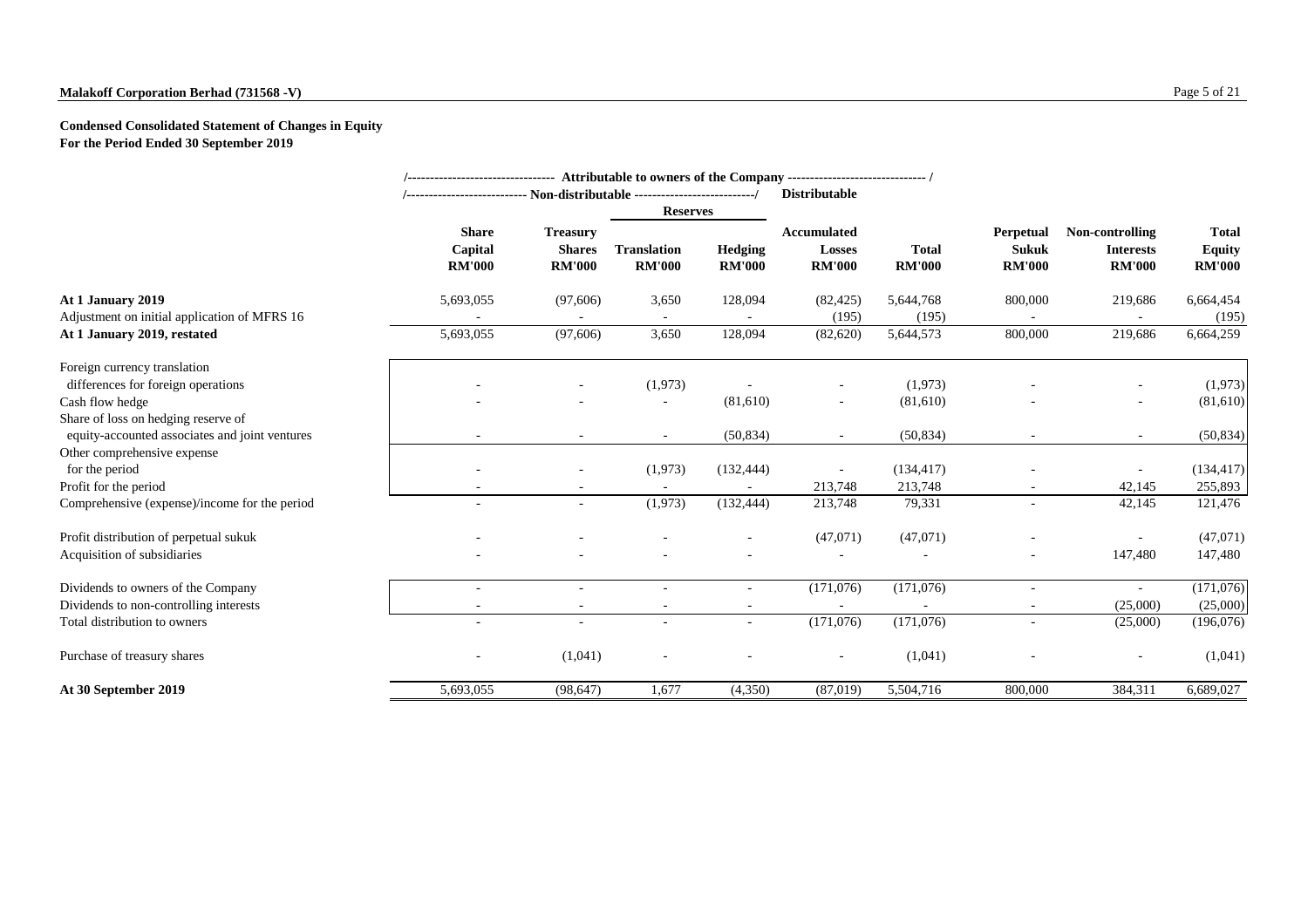# **Malakoff Corporation Berhad (731568 -V)** Page 6 of 21

**Condensed Consolidated Statement of Changes in Equity For the Period Ended 30 September 2019**

|                                               |                                          |                                                   |                                     |                                 | /------------------------------ Attributable to owners of the Company ---------------------------- / |                               |                                                   |                                                      |                                                |
|-----------------------------------------------|------------------------------------------|---------------------------------------------------|-------------------------------------|---------------------------------|------------------------------------------------------------------------------------------------------|-------------------------------|---------------------------------------------------|------------------------------------------------------|------------------------------------------------|
|                                               |                                          | <b>Reserves</b>                                   |                                     |                                 | <b>Distributable</b>                                                                                 |                               |                                                   |                                                      |                                                |
|                                               | <b>Share</b><br>Capital<br><b>RM'000</b> | <b>Treasury</b><br><b>Shares</b><br><b>RM'000</b> | <b>Translation</b><br><b>RM'000</b> | <b>Hedging</b><br><b>RM'000</b> | <b>Accumulated</b><br><b>Losses</b><br><b>RM'000</b>                                                 | <b>Total</b><br><b>RM'000</b> | <b>Perpetual</b><br><b>Sukuk</b><br><b>RM'000</b> | Non-controlling<br><b>Interests</b><br><b>RM'000</b> | <b>Total</b><br><b>Equity</b><br><b>RM'000</b> |
| At 1 January 2018                             | 5,693,055                                | (1,641)                                           | 5,145                               | 175,398                         | (20, 464)                                                                                            | 5,851,493                     | 800,000                                           | 225,570                                              | 6,877,063                                      |
| Foreign currency translation                  |                                          |                                                   |                                     |                                 |                                                                                                      |                               |                                                   |                                                      |                                                |
| differences for foreign operations            |                                          |                                                   | (28, 375)                           |                                 | $\overline{\phantom{a}}$                                                                             | (28, 375)                     |                                                   | $\overline{\phantom{a}}$                             | (28, 375)                                      |
| Cash flow hedge                               |                                          |                                                   |                                     | (96,025)                        |                                                                                                      | (96,025)                      |                                                   | $\overline{\phantom{a}}$                             | (96,025)                                       |
| Share of gain on hedging reserve of           |                                          |                                                   |                                     |                                 |                                                                                                      |                               |                                                   |                                                      |                                                |
| equity-accounted associates                   |                                          |                                                   | $\sim$                              | 91,131                          |                                                                                                      | 91,131                        |                                                   | $\overline{\phantom{a}}$                             | 91,131                                         |
| Other comprehensive (expense)/income          |                                          |                                                   |                                     |                                 |                                                                                                      |                               |                                                   |                                                      |                                                |
| for the period                                |                                          |                                                   | (28, 375)                           | (4,894)                         |                                                                                                      | (33,269)                      |                                                   | -                                                    | (33,269)                                       |
| Profit for the period                         |                                          |                                                   |                                     |                                 | 188,950                                                                                              | 188,950                       |                                                   | 40,483                                               | 229,433                                        |
| Comprehensive (expense)/income for the period |                                          | $\overline{\phantom{a}}$                          | (28, 375)                           | (4,894)                         | 188,950                                                                                              | 155,681                       | $\overline{\phantom{a}}$                          | 40,483                                               | 196,164                                        |
| Profit distribution of perpetual sukuk        |                                          |                                                   |                                     | $\sim$                          | (47,588)                                                                                             | (47,588)                      | $\blacksquare$                                    | $\overline{\phantom{a}}$                             | (47,588)                                       |
| Incorporation of a subsidiary                 |                                          |                                                   |                                     |                                 |                                                                                                      |                               |                                                   | 49                                                   | 49                                             |
| Dividends to owners of the Company            |                                          |                                                   |                                     |                                 | (182, 695)                                                                                           | (182, 695)                    | $\overline{\phantom{a}}$                          | $\overline{\phantom{a}}$                             | (182, 695)                                     |
| Dividends to non-controlling interests        |                                          |                                                   |                                     |                                 |                                                                                                      |                               |                                                   | (55,000)                                             | (55,000)                                       |
| Total distribution to owners                  | $\overline{\phantom{a}}$                 |                                                   | $\sim$                              | $\sim$                          | (182, 695)                                                                                           | (182, 695)                    | $\sim$                                            | (55,000)                                             | (237, 695)                                     |
| Purchase of treasury shares                   | $\overline{\phantom{a}}$                 | (81,588)                                          |                                     |                                 |                                                                                                      | (81,588)                      |                                                   |                                                      | (81,588)                                       |
| At 30 September 2018                          | 5,693,055                                | (83,229)                                          | (23, 230)                           | 170,504                         | (61, 797)                                                                                            | 5,695,303                     | 800,000                                           | 211,102                                              | 6,706,405                                      |

The Condensed Consolidated Statements of Changes in Equity should be read in conjunction with the Audited Financial Statements for the financial year ended 31 December 2018 and the accompanying explanatory notes attached to the interim financial statements.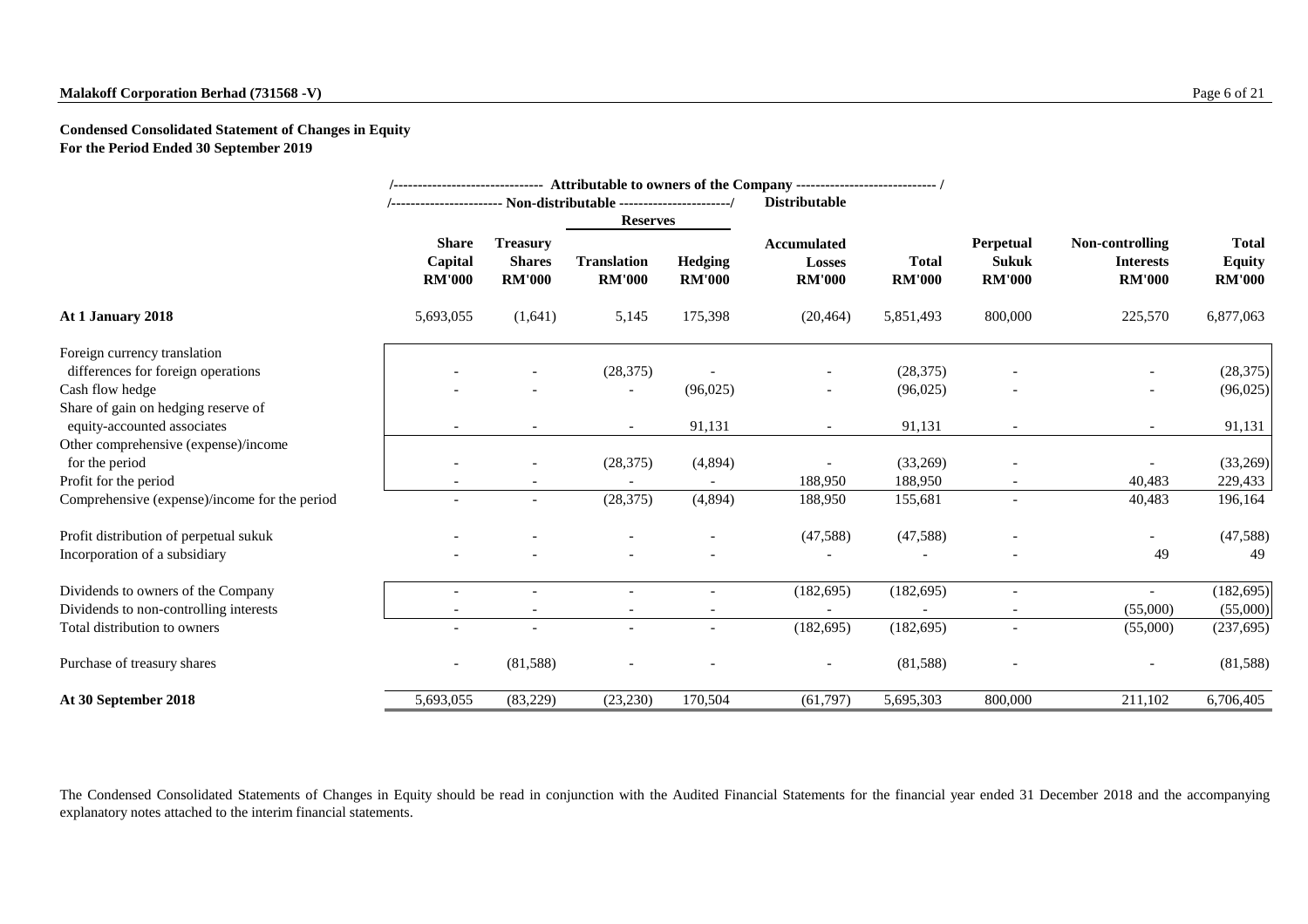# **Condensed Consolidated Statements of Cash Flows For the Period Ended 30 September 2019**

|                                                          | 9 months      | 9 months      |  |
|----------------------------------------------------------|---------------|---------------|--|
|                                                          | ended         | ended         |  |
|                                                          | 30.9.2019     | 30.9.2018     |  |
|                                                          | <b>RM'000</b> | <b>RM'000</b> |  |
|                                                          | (Unaudited)   | (Unaudited)   |  |
| <b>Cash flows from operating activities</b>              |               |               |  |
| <b>Profit before tax from:</b>                           |               |               |  |
| Continuing operations                                    | 353,454       | 349,438       |  |
| Discontinued operations                                  | 39,779        | 53,282        |  |
|                                                          | 393,233       | 402,720       |  |
| <b>Adjustments for:</b>                                  |               |               |  |
| Non-cash items                                           | 881,267       | 802,338       |  |
| Finance costs                                            | 707,748       | 738,297       |  |
| Finance income                                           | (178, 842)    | (186, 924)    |  |
| Share of profit of equity-accounted associates           |               |               |  |
| and joint ventures, net of tax                           | (44, 429)     | (47,169)      |  |
| Gain on remeasurement of existing investment in Shuaibah | (29, 842)     |               |  |
| Operating profit before changes in working capital       | 1,729,135     | 1,709,262     |  |
| Changes in working capital:                              |               |               |  |
| Net changes in current assets                            | 325,637       | 283,877       |  |
| Net changes in current liabilities                       | (260, 194)    | (614, 644)    |  |
| Net changes in non-current liabilities                   | 225,889       | 233,601       |  |
| <b>Cash generated from operations</b>                    | 2,020,467     | 1,612,096     |  |
| Income taxes paid                                        | (318, 233)    | (321, 433)    |  |
| Net cash from operating activities                       | 1,702,234     | 1,290,663     |  |
| <b>Cash flows from investing activities</b>              |               |               |  |
| Additional investment in an associate                    |               | (3,914)       |  |
| Additional investment in jointly controlled entity       | (294, 891)    |               |  |
| Change in other investments                              | (62,180)      | (1,317,971)   |  |
| Dividends received from associates and joint ventures    | 90,700        | 18,774        |  |
| Interest received                                        | 164,297       | 160,081       |  |
| Other investment in Redeemable Cumulative                |               |               |  |
| <b>Convertible Preference Shares</b>                     | (4,740)       |               |  |
| Proceeds from disposal of investments in associates      |               | 113,478       |  |
| Purchase of property, plant and equipment                | (141, 964)    | (138,709)     |  |
| Redemption of unsecured loan stocks                      |               | (55,500)      |  |
| Proceeds from redemption on unsecured loan stocks        |               | 21,600        |  |
| Net cash used in investing activities                    | (248, 778)    | (1,202,161)   |  |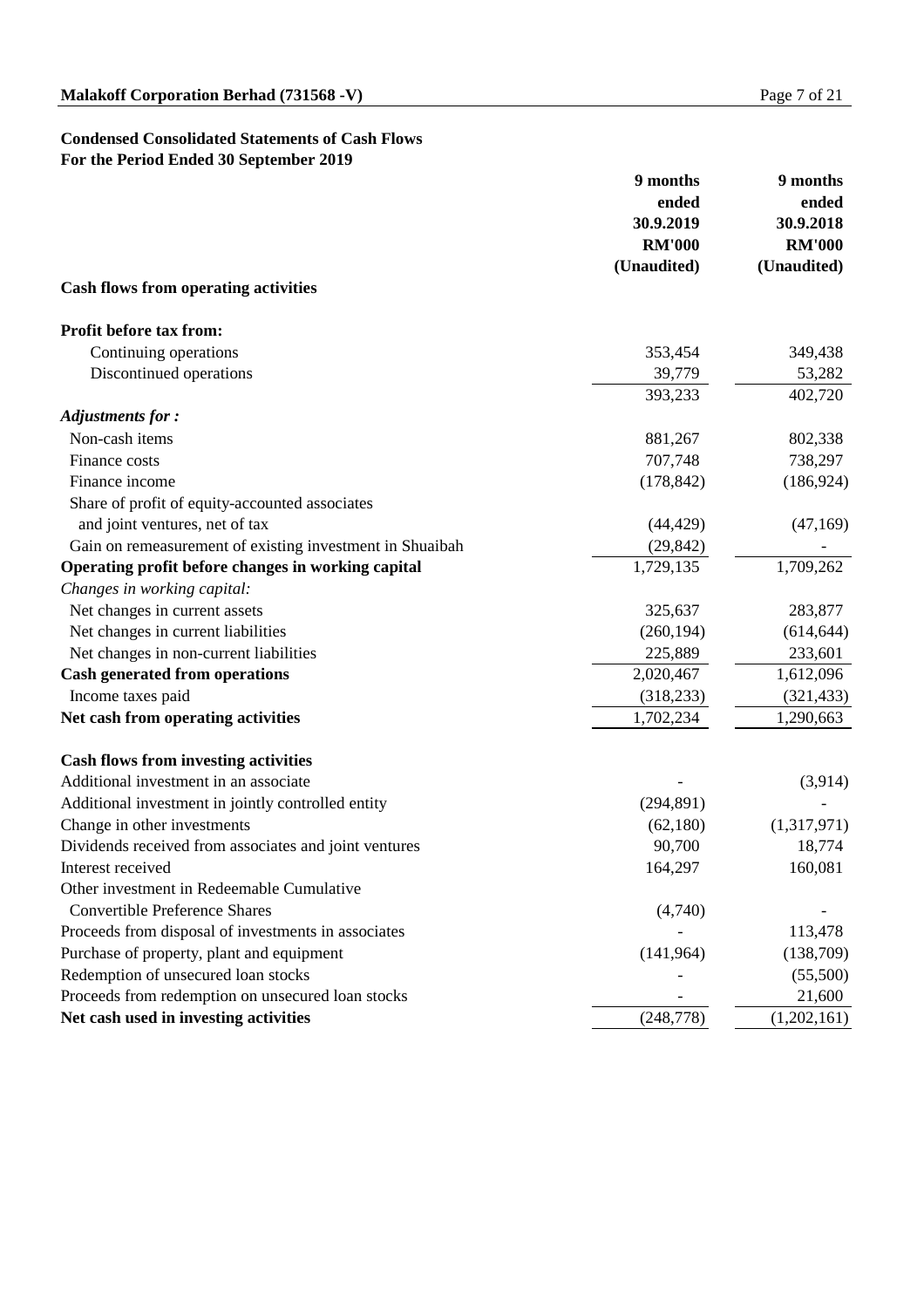### **Condensed Consolidated Statements of Cash Flows For the Period Ended 30 September 2019**

|                                                                   | 9 months      | 9 months      |
|-------------------------------------------------------------------|---------------|---------------|
|                                                                   | ended         | ended         |
|                                                                   | 30.9.2019     | 30.9.2018     |
|                                                                   | <b>RM'000</b> | <b>RM'000</b> |
|                                                                   | (Unaudited)   | (Unaudited)   |
| <b>Cash flows from financing activities</b>                       |               |               |
| Distribution to perpetual sukuk holder                            | (47,071)      | (47,588)      |
| Dividends paid to the owners of the Company                       | (171,076)     | (182, 695)    |
| Dividends paid to non-controlling interests                       | (25,000)      | (55,000)      |
| Interest paid                                                     | (656, 570)    | (672, 115)    |
| Proceeds from issuance of shares to non-controlling interests     | 34            | 49            |
| Purchase of treasury shares                                       | (1,041)       | (81,588)      |
| Redemption of preference shares                                   | 8,455         | 39,340        |
| Repayment of borrowings                                           | (780, 502)    | (210, 178)    |
| Payment of lease liabilities                                      | (4,627)       |               |
| Net cash used in financing activities                             | (1,677,398)   | (1,209,775)   |
| Net decrease in cash and cash equivalents                         | (223, 942)    | (1, 121, 273) |
| Cash and cash equivalents at beginning of the period              | 1,515,147     | 2,355,529     |
| Cash and cash equivalents at end of the period                    | 1,291,205     | 1,234,256     |
| <b>Cash and cash equivalents comprise :</b>                       |               |               |
| Cash and bank balances                                            | 319,200       | 115,709       |
| Deposits with licensed banks and other licensed corporations      | 972,005       | 1,118,547     |
|                                                                   | 1,291,205     | 1,234,256     |
| The cash and cash equivalent should be read as follows:           |               |               |
| Cash and cash equivalent                                          | 1,211,667     |               |
| Cash and cash equivalent under assets classified as held for sale | 79,538        |               |
|                                                                   | 1,291,205     |               |

The Condensed Consolidated Statements of Cash Flows should be read in conjunction with the Audited Financial Statements for the financial year ended 31 December 2018 and the accompanying explanatory notes attached to the interim financial statements.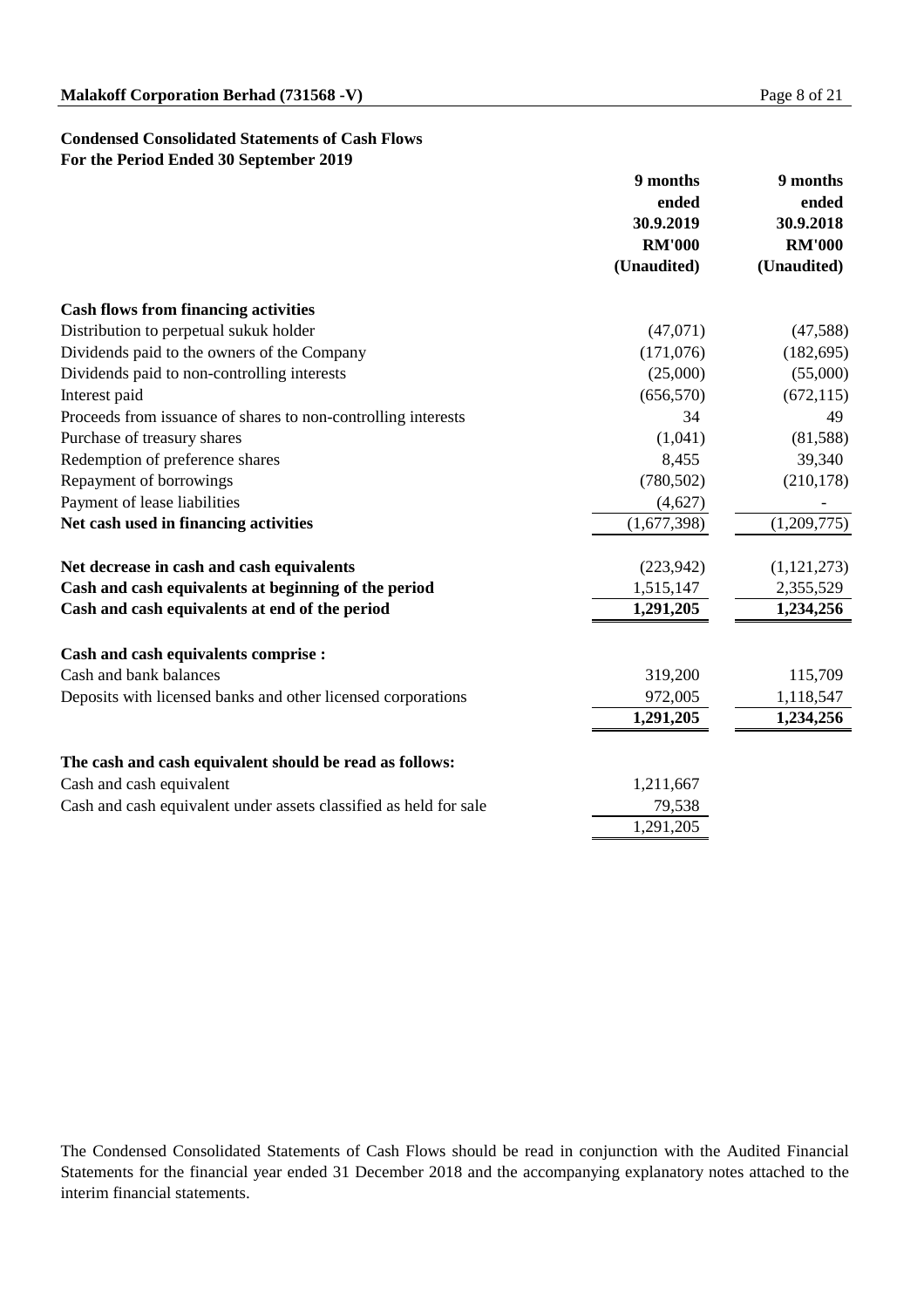#### **Notes to the interim financial statements**

#### **1. Basis of preparation**

The interim financial statements are unaudited and have been prepared in accordance with Malaysian Financial Reporting Standards ("MFRS") 134, Interim Financial Reporting and Appendix 9B (Part A) of the Listing Requirements of Bursa Malaysia Securities Berhad. The interim financial statements should be read in conjunction with the Group's annual audited financial statements for the financial year ended 31 December 2018 and the accompanying explanatory notes attached to the interim financial statements.

The audited financial statements of the Group for the financial year ended 31 December 2018 were prepared in accordance with MFRS, International Financial Reporting Standards and the requirements of the Companies Act 2016 in Malaysia.

The significant accounting policies adopted in these interim financial statements are consistent with those adopted in the annual audited financial statements for the financial year ended 31 December 2018, except the Group adopted the following MFRSs, Interpretations and Amendments to MFRSs effective for annual periods beginning on or after 1 January 2019 as follows:

- MFRS 16, *Leases*
- IC Interpretation 23, *Uncertainty over Income Tax Treatments*
- Amendments to MFRS 3, *Business Combinations (Annual Improvements to MFRS Standards 2015-2017 Cycle)*
- Amendments to MFRS 9, *Financial Instruments – Prepayment Features with Negative Compensation*
- Amendments to MFRS 11, *Joint Arrangements (Annual Improvements to MFRS Standards 2015-2017 Cycle)*
- Amendments to MFRS 112, *Income Taxes (Annual Improvements to MFRS Standards 2015- 2017 Cycle)*
- Amendments to MFRS 119, *Employee Benefits – Plan Amendment, Curtailment or Settlement*
- Amendments to MFRS 123, *Borrowing Costs (Annual Improvements to MFRS Standards 2015-2017 Cycle)*
- Amendments to MFRS 128, *Investments in Associates and Joint Ventures – Long-term Interests in Associates and Joint Ventures*

The adoption of the above did not have any material impact on the financial statements of the Group, except as mentioned below:

#### MFRS 16, *Leases*

MFRS 16 replaces the guidance in MFRS 117, *Leases*, IC Interpretation 4, *Determining whether an Arrangement contains a Lease*, IC Interpretation 115, *Operating Leases – Incentives* and IC Interpretation 127, *Evaluating the Substance of Transactions Involving the Legal Form of a Lease*.

MFRS 16 introduces a single, on-balance sheet lease accounting model for lessees. A lessee recognises a right-of-use asset representing its right to use the underlying asset and a lease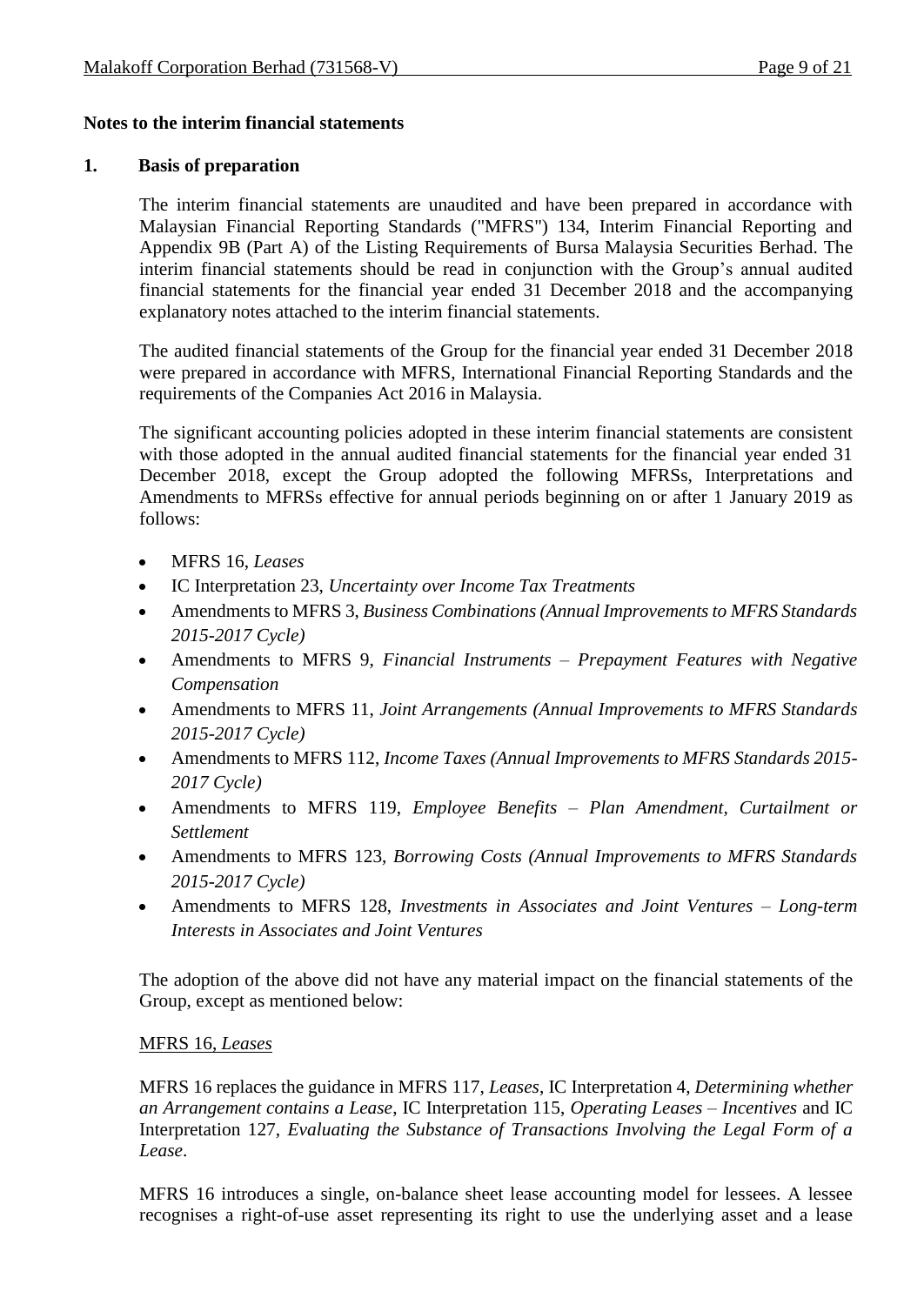liability representing its obligations to make lease payments. There are recognition exemptions for short-term leases and leases of low-value items. Lessor accounting remains similar to the current standard which continues to be classified as finance or operating lease.

The Group has applied the simplified transitional approach on the initial application date of 1 January 2019 and did not restate comparative amounts for the period prior to first adoption. Right-of-use assets were measured on transition as if the new rules had always been applied.

The impact on the Group's statement of financial position as at 1 January 2019 is as follows:

|                                | As previously | <b>Effects of MFRS</b> |             |
|--------------------------------|---------------|------------------------|-------------|
|                                | stated        | 16 adoption            | As restated |
|                                | RM'000        | RM'000                 | RM'000      |
| <b>Non-current assets</b>      |               |                        |             |
| Property, plant and equipment  | 13,443,183    | 72,950                 | 13,516,133  |
| Prepaid lease payments         | 59,094        | (59,094)               |             |
| <b>Non-current liabilities</b> |               |                        |             |
| Lease liabilities              |               | (14,051)               | (14,051)    |
| <b>Equity</b>                  |               |                        |             |
| <b>Accumulated losses</b>      | (82, 425)     | (195)                  | (82,620)    |

#### **2. Audit qualification**

The report of the auditors on the Group's financial statements for the financial year ended 31 December 2018 was not subject to any qualification.

#### **3. Seasonal or cyclical factors**

The Group's operations have not been affected by seasonal or cyclical factors.

#### **4. Unusual items**

There was no unusual item affecting assets, liabilities, equity, net income or cash flows of the Group during the current quarter under review because of its nature, size and incidence.

#### **5. Changes in estimates**

There was no material change in financial estimates that could materially affect the current interim results.

#### **6. Debt and equity securities**

There was no issuance, cancellation, repurchase, resale and repayment of debt and equity securities during the current quarter except for the scheduled repayment of Tanjung Bin Power Sdn. Bhd. ("TBP") and Tanjung Bin Energy Issuer Berhad ("TBEI") Sukuk programme of RM525.0 million and RM35.0 million, respectively.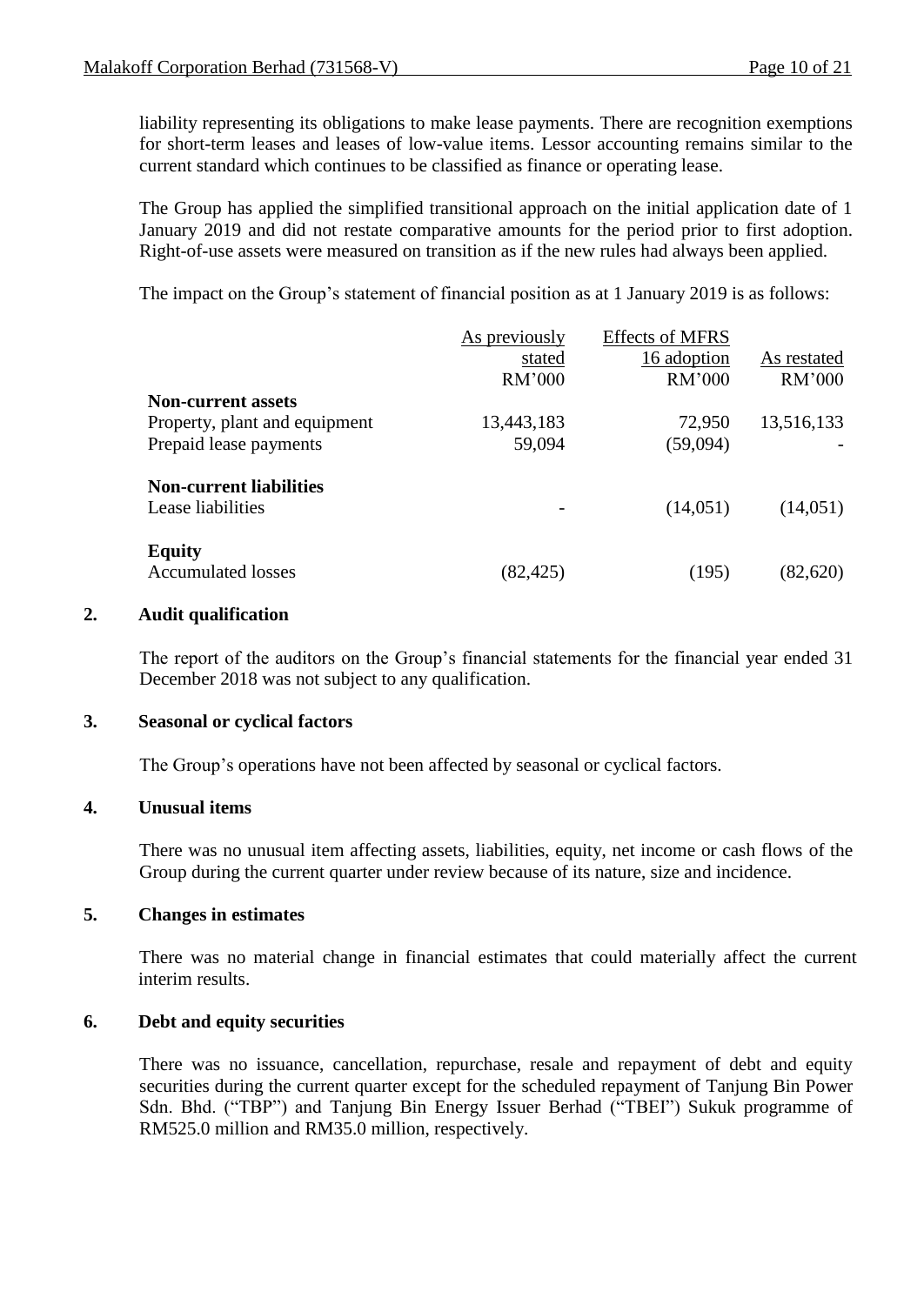#### **7. Dividends paid**

On 11 October 2019, the Company paid an interim dividend of 2.44 sen per ordinary share on 4,886,961,300 ordinary shares in issue, totalling RM119,241,000 in respect of the financial year ending 31 December 2019.

#### **8. Segment reporting**

The Group's segmental reporting for the financial period ended 30 September 2019 is as follows:

|                                | Local         | Foreign       | <b>Elimination</b> | <b>Total</b>  |
|--------------------------------|---------------|---------------|--------------------|---------------|
|                                | <b>RM'000</b> | <b>RM'000</b> | <b>RM'000</b>      | <b>RM'000</b> |
| <b>Continuing operations</b>   |               |               |                    |               |
| Revenue from external          |               |               |                    |               |
| customers                      | 5,561,679     | 1,323         |                    | 5,563,002     |
| Inter-segment revenue          | 827,644       | 56,394        | (884, 038)         |               |
|                                | 6,389,323     | 57,717        | (884, 038)         | 5,563,002     |
|                                |               |               |                    |               |
| <b>Discontinued operations</b> |               |               |                    |               |
| Revenue from external          |               |               |                    |               |
| customer                       |               | 118,169       |                    | 118,169       |
|                                |               | 118,169       |                    | 118,169       |
| <b>Total segment revenue</b>   | 6,389,323     | 175,886       | (884, 038)         | 5,681,171     |
|                                |               |               |                    |               |
| <b>Profit after tax from:</b>  |               |               |                    |               |
| Continuing operations          | 521,495       | 235,754       | (538, 275)         | 218,974       |
| Discontinued operations        |               | 41,545        | (4,626)            | 36,919        |
|                                | 521,495       | 277,299       | (542,901)          | 255,893       |

The Group's segmental reporting for the corresponding financial period ended 30 September 2018 is as follows:

|                                | Local<br><b>RM'000</b> | Foreign<br><b>RM'000</b> | <b>Elimination</b><br><b>RM'000</b> | <b>Total</b><br><b>RM'000</b> |
|--------------------------------|------------------------|--------------------------|-------------------------------------|-------------------------------|
| <b>Continuing operations</b>   |                        |                          |                                     |                               |
| Revenue from external          |                        |                          |                                     |                               |
| customers                      | 5,334,715              | 3,049                    |                                     | 5,337,764                     |
| Inter-segment revenue          | 1,097,267              | 80,950                   | (1,178,217)                         |                               |
|                                | 6,431,982              | 83,999                   | (1,178,217)                         | 5,337,764                     |
|                                |                        |                          |                                     |                               |
| <b>Discontinued operations</b> |                        |                          |                                     |                               |
| Revenue from external          |                        |                          |                                     |                               |
| customer                       |                        | 123,198                  |                                     | 123,198                       |
|                                |                        | 123,198                  |                                     | 123,198                       |
| <b>Total segment revenue</b>   | 6,431,982              | 207,197                  | (1,178,217)                         | 5,460,962                     |
|                                |                        |                          |                                     |                               |
| <b>Profit after tax from:</b>  |                        |                          |                                     |                               |
| Continuing operations          | 847,616                | 227,935                  | (887, 788)                          | 187,763                       |
| Discontinued operations        |                        | 51,399                   | (9,729)                             | 41,670                        |
|                                | 847,616                | 279,334                  | (897, 517)                          | 229,433                       |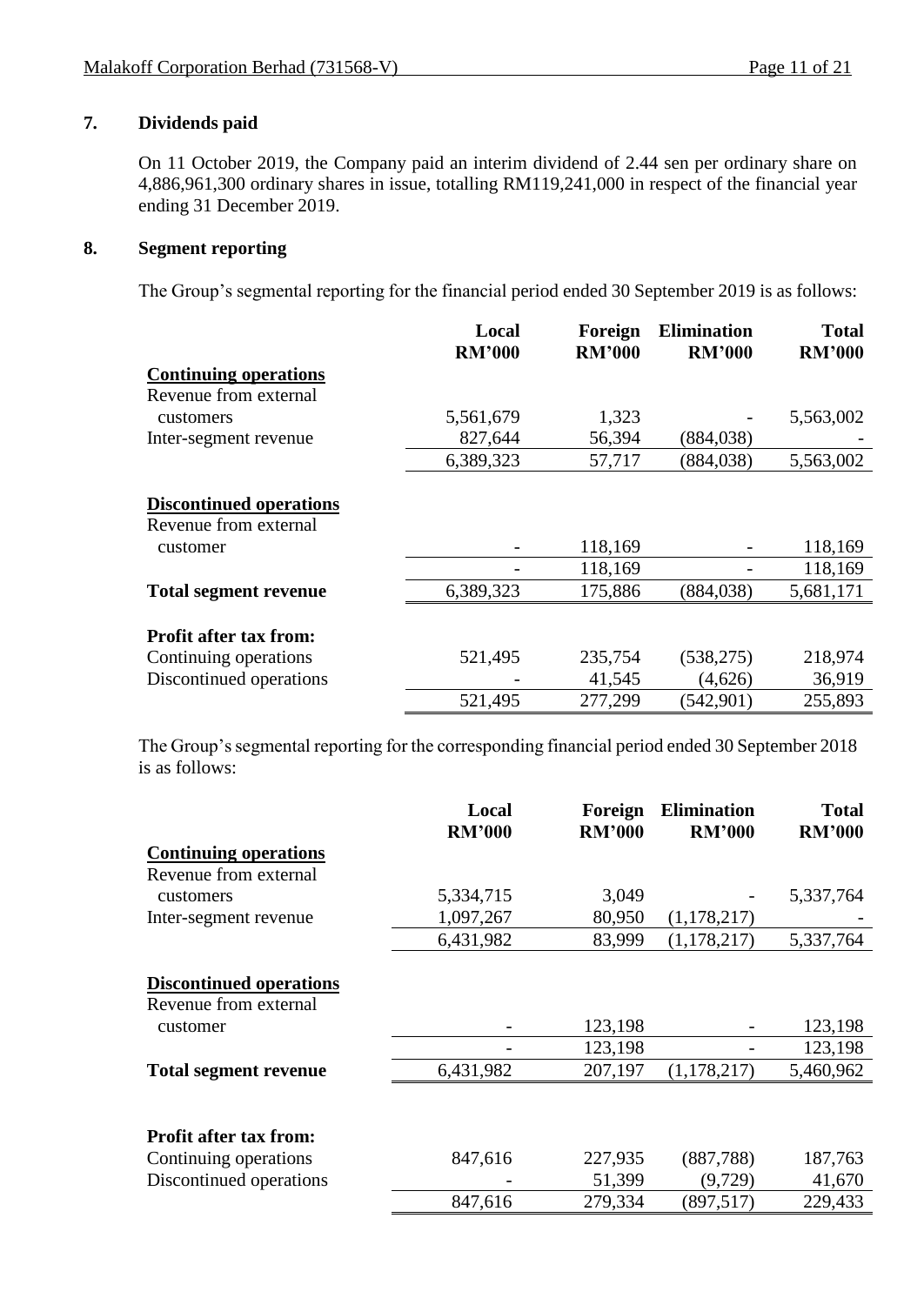#### **9. Property, plant and equipment**

There was no valuation of property, plant and equipment during the current quarter ended 30 September 2019 except for the amounts carried forward pertaining to certain Group properties that had been revalued in the past.

#### **10. Events subsequent to the end of current interim period**

On 29 October 2019, Skyfirst Power Sdn. Bhd., a wholly-owned indirect subsidiary of the Company had entered into a conditional Share and Unit Purchase Agreement ("SPA" or "Agreement") with Megawatt Financing Pty Ltd and AMPCI Macarthur Wind (T) Pty Ltd to dispose of its entire 50% participating interest in the unincorporated joint venture of the Macarthur Wind Farm in Australia held by Malakoff Wind Macarthur Pty Limited ("Proposed Disposal") comprising:

- i) 1 ordinary share in Malakoff Australia Pty Ltd;
- ii) 1 ordinary share in Wind Macarthur Holdings (T) Pty Limited; and
- iii) the entire ordinary units in Wind Macarthur Holdings Trust as at the completion date of the Proposed Disposal, consisting of 130,328,010 units as at the date of the Agreement and such other additional units to be issued pursuant to the unpaid present entitlements' steps plan as set out in the SPA.

Barring unforeseen circumstances, the Proposed Disposal is expected to be completed by the first quarter of 2020.

The presentation and disclosure of the financial impact of the aforementioned discontinued operations have been reflected in the Group's financial statements in accordance with MFRS 5, *Non-Current Assets Held For Sale* and *Discontinued Operations*. The results of the discontinued operations are as follows:

|                                   | 3 months<br>ended<br>30.9.2019 | 3 months<br>ended<br>30.9.2018 | <b>Cumulative</b><br>9 months<br>ended<br>30.9.2019 | <b>Cumulative</b><br>9 months<br>ended<br>30.9.2018 |
|-----------------------------------|--------------------------------|--------------------------------|-----------------------------------------------------|-----------------------------------------------------|
|                                   | RM'000                         | RM'000                         | RM'000                                              | RM'000                                              |
| <b>Discontinued operations</b>    |                                |                                |                                                     |                                                     |
| Revenue                           | 38,707                         | 41,054                         | 118,169                                             | 123,198                                             |
| Cost of sales                     |                                |                                |                                                     |                                                     |
| Gross profit                      | 38,707                         | 41,054                         | 118,169                                             | 123,198                                             |
| Other income                      | (267)                          | 550                            |                                                     | 550                                                 |
| Administrative expenses           | (267)                          | (173)                          | (1,654)                                             | 488                                                 |
| Other operating expenses          | (2, 441)                       | (899)                          | (7,112)                                             | 2,947                                               |
| Results from operating activities | 35,732                         | 40,532                         | 109,403                                             | 127,183                                             |
| Finance income                    | 111                            | 92                             | 439                                                 | 133                                                 |
| Finance costs                     | (23,063)                       | (28, 643)                      | (70,063)                                            | (74,034)                                            |
| Profit before tax                 | 12,780                         | 11,981                         | 39,779                                              | 53,282                                              |
| Income tax (expense)/income       | (778)                          | 2,484                          | (2,860)                                             | (11,612)                                            |
| Profit from discontinued          |                                |                                |                                                     |                                                     |
| operations                        | 12,002                         | 14,465                         | 36,919                                              | 41,670                                              |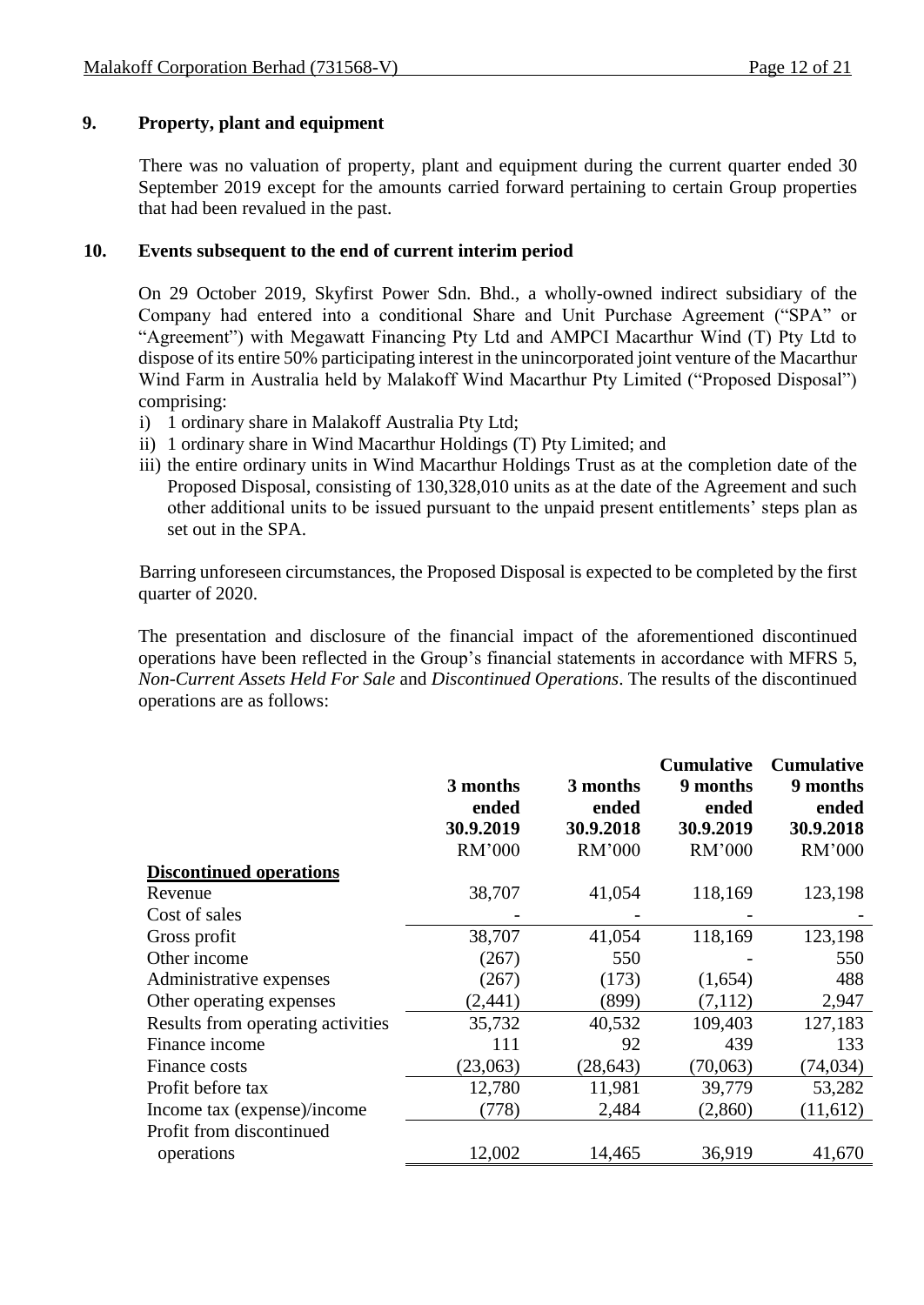|                                           | As at     |
|-------------------------------------------|-----------|
|                                           | 30.9.2019 |
|                                           | RM'000    |
| Assets classified as held for sale        |           |
| Finance lease receivable                  | 1,958,030 |
| Deferred tax assets                       | 61,176    |
| Trade and other receivables               | 343       |
| Current tax assets                        | 367       |
| Cash and cash equivalents                 | 79,538    |
|                                           | 2,099,454 |
|                                           |           |
|                                           | As at     |
|                                           | 30.9.2019 |
|                                           | RM'000    |
| <b>Liabilities classified as held for</b> |           |
| <u>sale</u>                               |           |
| Trade and other payables                  | 1,860     |
| Derivative financial liabilities          | 266,211   |
| Loans and borrowings                      | 1,355,386 |
| Deferred tax liabilities                  | 2,666     |
|                                           |           |

#### **11. Changes in composition of the Group**

- a) On 8 July 2019, Tuah Utama Sdn. Bhd. ("TUSB"), a wholly-owned subsidiary of the Company incorporated a private company limited by shares under the Companies Act 2016 known as Malakoff Radiance Sdn. Bhd. ("MRSB"). MRSB was incorporated as the special purpose vehicle company to carry out the business of developing, financing, constructing, operating and maintaining photovoltaic ("PV") solar projects. The share capital of MRSB is RM2 comprising two (2) ordinary shares which have been issued and fully paid-up by TUSB.
- b) On 15 July 2019, the Company incorporated a private company limited by shares under the Companies Act 2016 known as Silver Solar Sdn. Bhd. ("SSSB"). SSSB was incorporated as the special purpose vehicle company to carry out the business of developing, financing, constructing, operating and maintaining PV solar projects. The share capital of SSSB is RM2 comprising two (2) ordinary shares which have been issued and fully paid-up by the Company.
- c) On 17 September 2019, TUSB subscribed 32,500 new ordinary shares each of the enlarged share capital of Batu Bor Hidro Sdn. Bhd. and Lubuk Paku Sdn. Bhd. ("SPVs"). The subscriptions of new ordinary shares enable participation by the Company in the business of developing, constructing, operating and maintaining small hydro projects in Malaysia. The SPV share capital is RM50,000 each, comprising 50,000 ordinary shares which have been issued and fully paid-up by TUSB and Touch Meccanica Sdn. Bhd.
- d) On 11 July 2019, Malakoff Gulf Limited, a wholly-owned indirect subsidiary of the Company had entered into a Share Sale Agreement ("SSA") with Khazanah Nasional Berhad ("Khazanah") to acquire the entire equity interest in Desaru Investment (Cayman Isl.) Limited ("DIL") comprising 1 ordinary share for a cash consideration of USD70 million upon the terms and conditions of the SSA ("Proposed Acquisition of Desaru"). The Proposed Acquisition of Desaru was completed on 12 September 2019 pursuant to the SSA.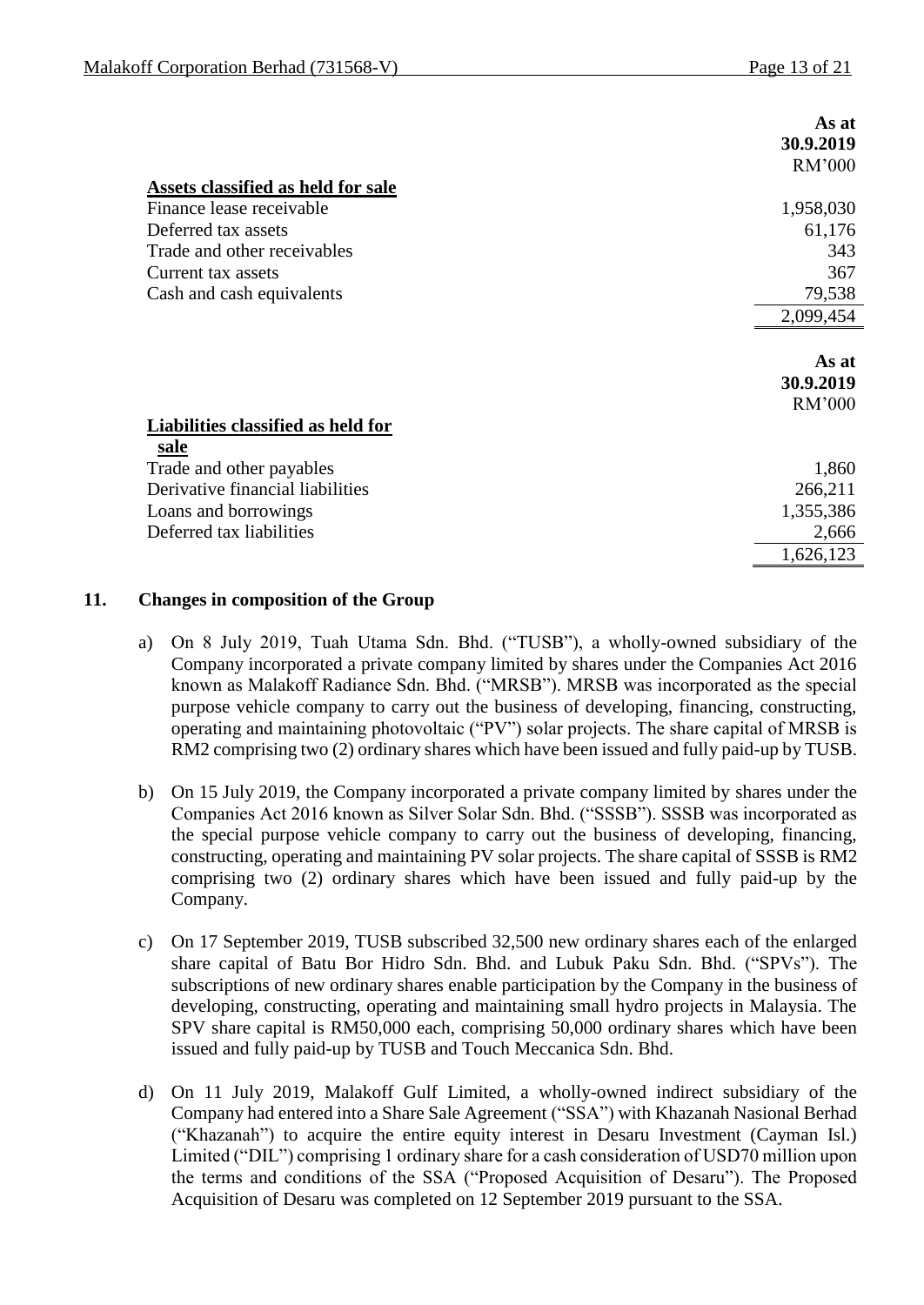Following the completion of the Proposed Acquisition of Desaru, DIL became an indirect wholly-owned subsidiary of the Company whilst Malaysian Shoaiba Consortium Sdn. Bhd. ("MSCSB") became 80% owned indirect subsidiary of the Company. Correspondingly, the Company's indirect effective equity interest in Saudi-Malaysia Water & Electricity Co. Ltd and Al-Imtiaz Operation & Maintenance Company Limited has increased from 20% to 40%.

On the acquisition date, the Group recorded provisional intangible assets of RM62 million arising from the fair value of the acquired net assets of DIL and MSCSB. The Management in accordance with MFRS 3, *Business Combination*, has 12 months from the date of acquisition to complete the Purchase Price Allocation (PPA).

#### **12. Changes in contingent liabilities or contingent assets**

There was no change in contingent liabilities or contingent assets since the last audited financial statements for the financial year ended 31 December 2018 except for the following bank guarantees issued to third parties:

|                          | 30.9.2019<br>RM'mil | 31.12.2018<br>RM'mil |
|--------------------------|---------------------|----------------------|
| Company and subsidiaries | 393.5               | 423.5                |
|                          |                     |                      |

These guarantees mainly consist of performance bonds and security deposits for projects.

#### **13. Capital commitments**

Capital commitments of the Group not provided for in the interim financial report are as follows:

|                                          | 30.9.2019<br>RM'mil | 31.12.2018<br>RM'mil |
|------------------------------------------|---------------------|----------------------|
| Property, plant and equipment:           |                     |                      |
| Authorised and contracted for            | 73.2                | 83.6                 |
| Authorised but not contracted for        | 117.0               | 245.9                |
|                                          | 190.2               | 329.5                |
| 14.<br><b>Related party transactions</b> |                     |                      |
|                                          | 30.9.2019           | 30.6.2018            |
|                                          | RM'mil              | RM'mil               |
| Associated company:                      |                     |                      |
| Interest income on unsecured             |                     |                      |
| subordinated loan notes                  | 26.4                | 20.1                 |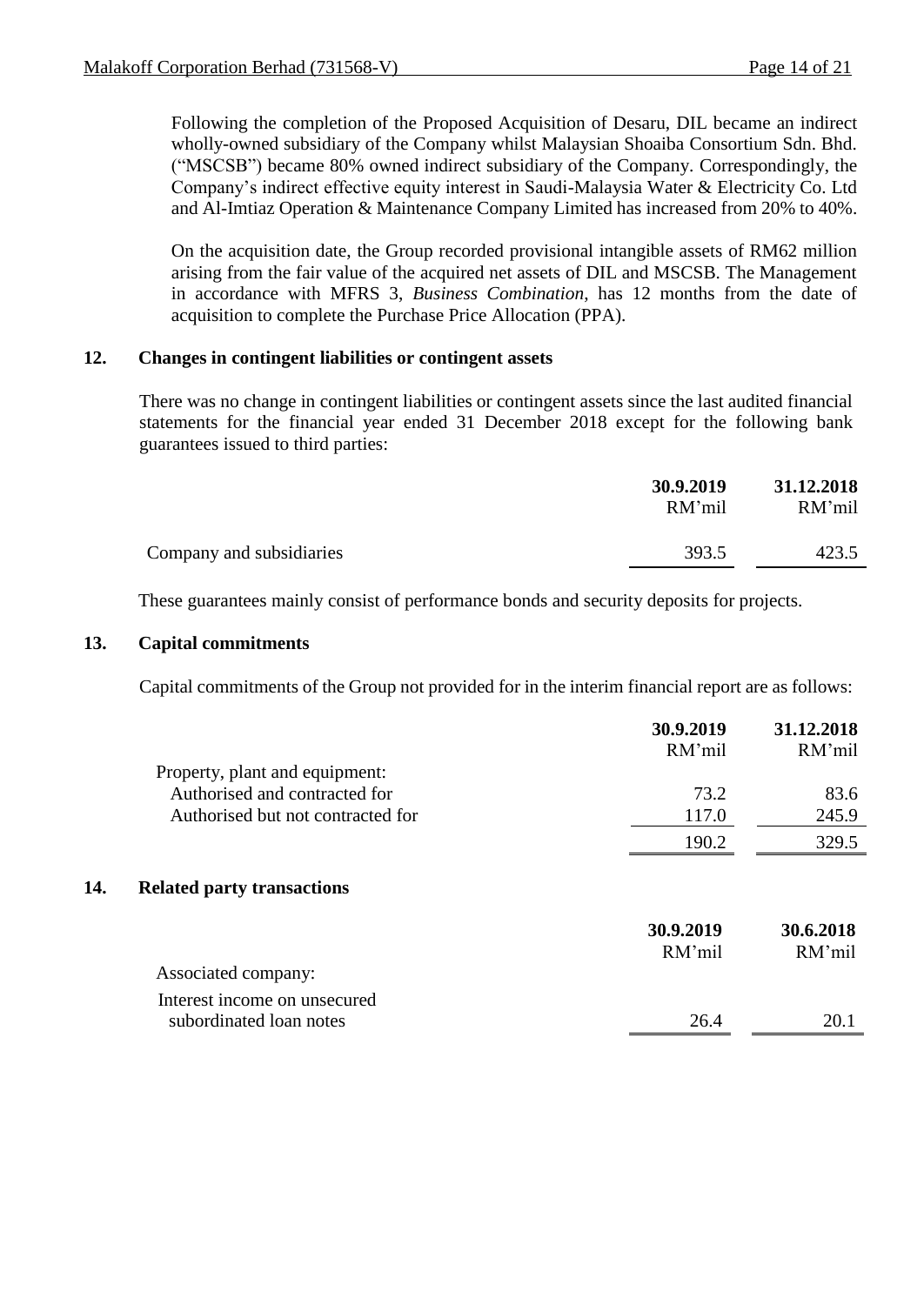#### **Additional information required by the Bursa Securities Listing Requirements**

#### **15. Review of performance**

Performance of the Group under review includes Malakoff Australia Pty Ltd ("MAPL") group's financial results currently presented as discontinuing operations, disclosed in Note 10.

#### **Quarter 3, 2019 vs Quarter 3, 2018**

For the quarter ended 30 September 2019, the Group recorded RM1,859.0 million in revenue, a decrease of 2.8% from RM1,912.7 million reported in the corresponding quarter ended 30 September 2018, primarily due to lower energy payment recorded from TBP coal plant given the lower dispatch factor following the plant's scheduled maintenance outage performed between 24 August 2019 to 21 October 2019.

Correspondingly, the Group recorded lower profit before taxation of RM139.0 million compared with RM165.4 million reported in corresponding quarter ended 30 September 2018, primarily attributed to higher operations and maintenance costs and absence of gain from the disposal of 20% equity interest in Lekir Bulk Terminal Sdn. Bhd ("LBTSB"). However, these were partially moderated by improved contribution from Tanjung Bin Energy Sdn. Bhd. ("TBE") coal plant and gain on remeasurement of existing investment in Shuaibah following completion of the acquisition of Khazanah's equity interest in DIL.

#### **Year-to-date, 2019 vs Year-to-date, 2018**

For the financial period ended 30 September 2019, the Group recorded RM5,681.2 million in revenue, an increase of 4.0% compared with RM5,461.0 million reported in the corresponding period of the preceding year, primarily due to higher energy payment recorded from TBP and TBE coal plants on the back of higher applicable coal price as well as from Segari Energy Ventures Sdn. Bhd. ("SEV") given the higher dispatch factor.

Conversely, the Group recorded profit before taxation of RM393.2 million, a decrease of 2.4% from RM402.7 million reported in the corresponding period of the preceding year, primarily attributed to higher operations and maintenance costs, higher depreciation charges and absence of gain from the disposal of investment in LBTSB. However, these were partially moderated by improved contribution from TBE coal plant given the shorter plant outage duration, lower barging and demurrage costs following completion of coal unloading jetty, lower net finance costs coupled with gain on remeasurement of existing investment in Shuaibah.

#### **16. Variation of results against immediate preceding quarter**

#### **Quarter 3, 2019 vs Quarter 2, 2019**

The Group recorded higher profit before taxation of RM139.0 million in the current quarter compared with RM122.8 million in the immediate preceding quarter, primarily attributed to gain on remeasurement of existing investment in Shuaibah following completion of the acquisition of Khazanah's equity interest in DIL.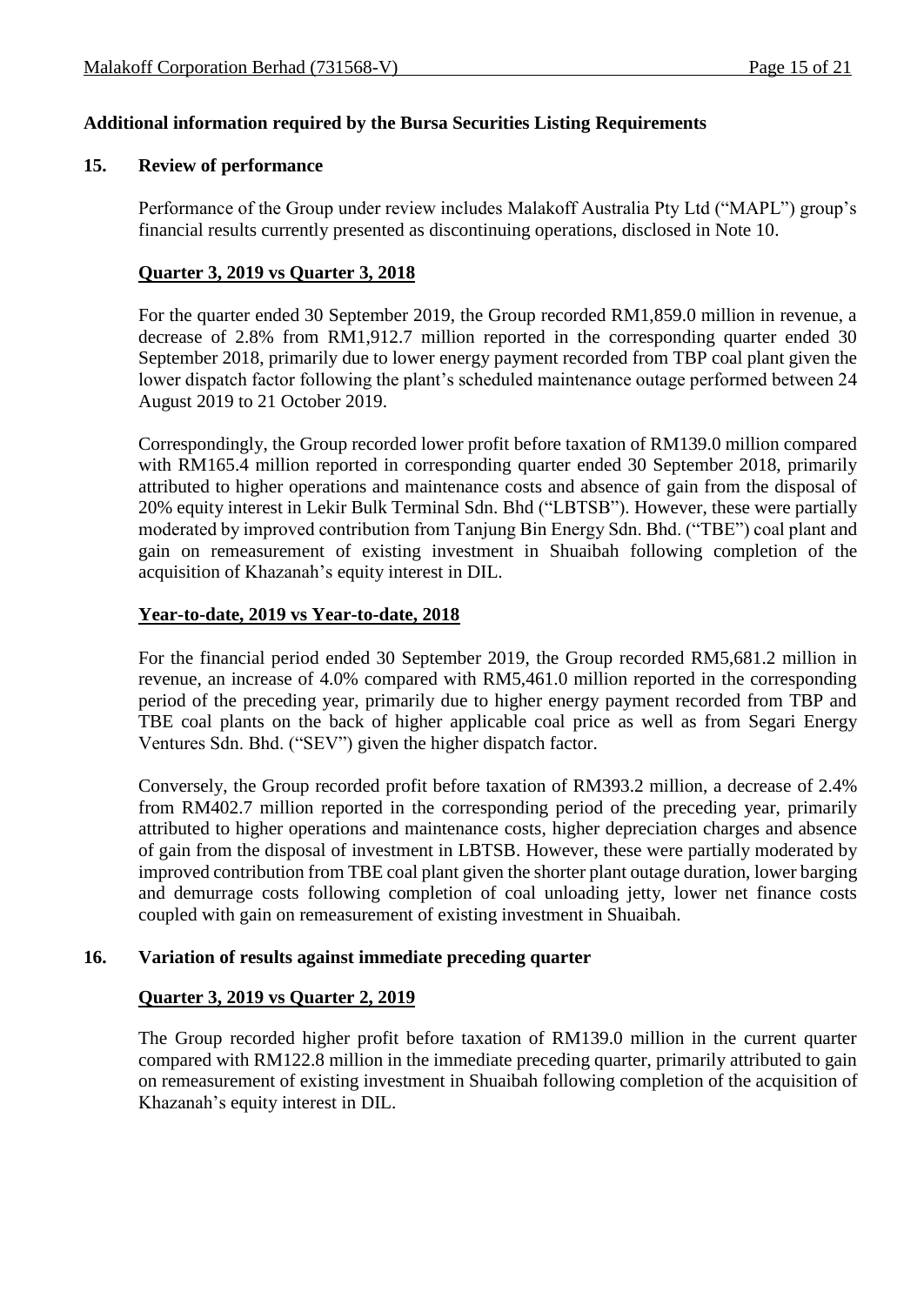#### **17. Current prospects**

The recently tabled Budget 2020 reiterated the Government's aspiration to migrate from the present Power Purchase Agreement ("PPA") mechanism to an open market system in line with its recent announcement of the 10-year masterplan to reform the domestic power supply industry.

The Group will continue to monitor the development with a view to capitalizing on the opportunities presented by the reform especially in the area of renewable energy.

The Group also continues to focus on enhancing the efficiency and reliability of its assets. To this end, our Tanjung Bin Energy Plant had undertaken a 73-day scheduled outage in the first half of 2019 and its Unscheduled Outage Rate ("UOR") has now reduced to below 6%.

As part of the Group's effort to further optimize its capital structure and unlock the value of its assets, the Group had, on 29 October 2019, entered into a conditional Share and Unit Purchase Agreement (SPA) with AMP Capital of Australia to dispose of its entire 50% participating interest in Macarthur Wind Farm, Australia for a cash consideration of AUD356.85 million.

Based on the foregoing, the Group expects overall performance to remain satisfactory for the financial year ending 31 December 2019.

#### **18. Profit before tax**

Profit before tax is stated after (crediting)/charging the following items:

|                       | 3 months<br>ended<br>30.9.2019<br>RM'mil | 3 months<br>ended<br>30.9.2018<br>RM'mil | <b>Cumulative</b><br>9 months<br>ended<br>30.9.2019<br>RM'mil | <b>Cumulative</b><br>9 months<br>ended<br>30.9.2018<br>RM'mil |
|-----------------------|------------------------------------------|------------------------------------------|---------------------------------------------------------------|---------------------------------------------------------------|
| Finance income        | (58.0)                                   | (67.3)                                   | (178.8)                                                       | (186.9)                                                       |
| Finance costs         | 235.2                                    | 251.0                                    | 707.7                                                         | 738.3                                                         |
| Depreciation          | 234.2                                    | 211.8                                    | 654.8                                                         | 629.9                                                         |
| Amortisation of       |                                          |                                          |                                                               |                                                               |
| intangibles assets    | 71.1                                     | 70.6                                     | 212.4                                                         | 211.9                                                         |
| Property, plant and   |                                          |                                          |                                                               |                                                               |
| equipment written off | (0.7)                                    | 3.7                                      | 5.0                                                           | 3.7                                                           |
| Net foreign           |                                          |                                          |                                                               |                                                               |
| exchange gain         | (0.3)                                    | (1.4)                                    | (1.0)                                                         | (3.9)                                                         |

#### **19. Profit forecast or profit guarantee**

The Group did not issue any profit forecast or profit guarantee for the current quarter.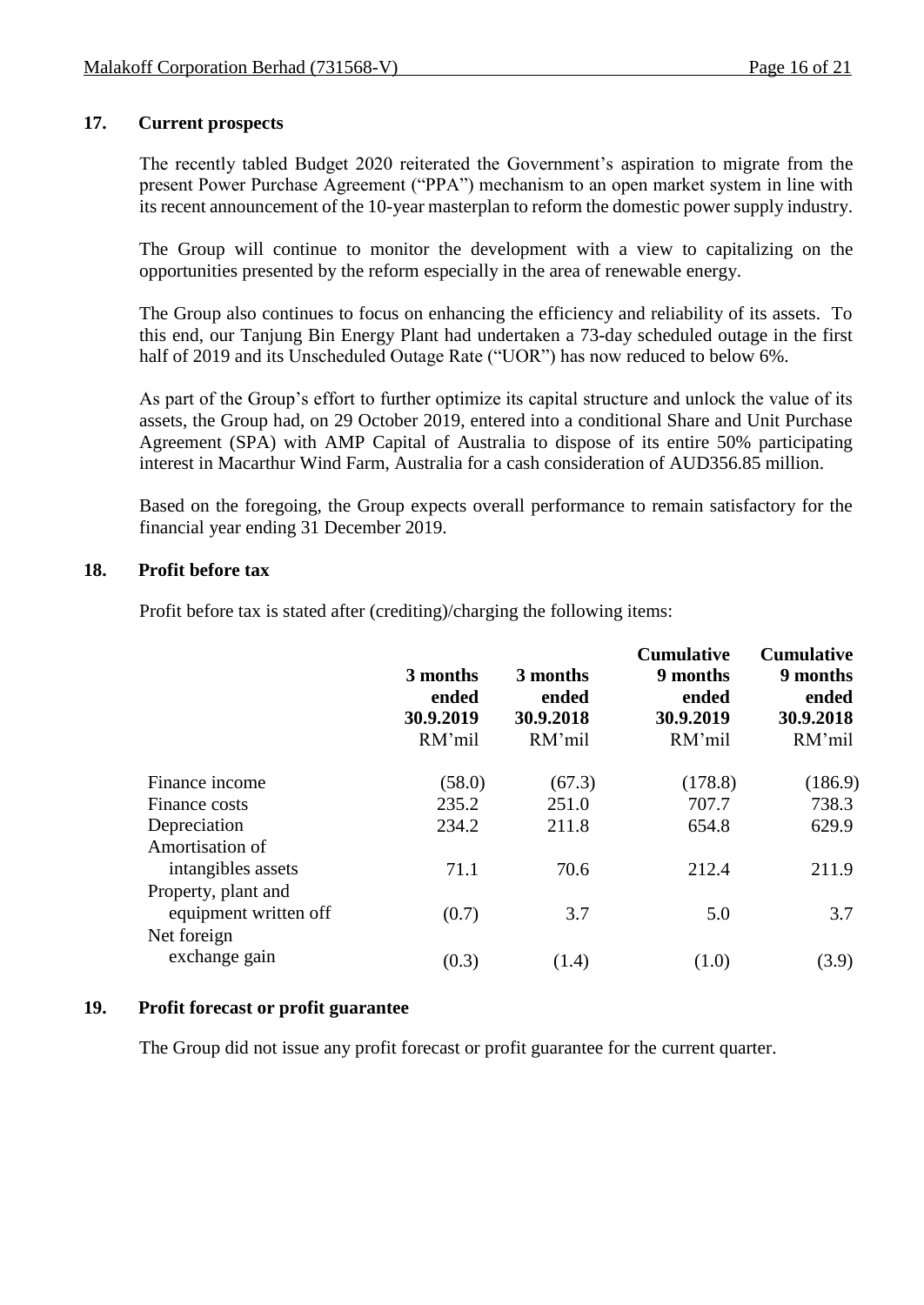#### **20. Tax expense**

|                      | 3 months<br>ended   | 3 months<br>ended   | <b>Cumulative</b><br>9 months<br>ended | <b>Cumulative</b><br>9 months<br>ended |
|----------------------|---------------------|---------------------|----------------------------------------|----------------------------------------|
|                      | 30.9.2019<br>RM'mil | 30.9.2018<br>RM'mil | 30.9.2019<br>RM'mil                    | 30.9.2018<br>RM'mil                    |
| Current tax expense  | 92.3                | 67.4                | 316.3                                  | 326.1                                  |
| Deferred tax expense | (65.3)              | (0.5)               | (179.0)                                | (152.8)                                |
| Total tax expense    | 27.0                | 66.9                | 137.3                                  | 173.3                                  |

The Group's effective tax rate for the current quarter was lower than the statutory income tax rate primarily due to the over provision of tax in prior year. For the year to date, however, the Group's effective tax rate was higher than the statutory income tax rate primarily due to certain expenses not deductible for tax purposes.

#### **21. Status of corporate proposals announced**

#### i) Memorandum of Understanding ("MOU") with Touch Meccanica Sdn. Bhd. ("TMSB")

The Company and TMSB ("the Parties") have completed the full feasibility study at one of the potential sites in September 2019. On 23 September 2019, the Parties participated in the e-bidding exercise organised by Sustainable Energy Development Authority ("SEDA") for two (2) small hydro projects namely Batu Bor project (30MW) and Lubuk Paku project (25MW), both at Sg. Pahang. The result of the e-bidding exercise is expected to be announced by SEDA in December 2019.

ii) Proposed acquisition of 97.37% equity interest in Alam Flora Sdn. Bhd. ("Alam Flora") by Tunas Pancar Sdn. Bhd. ("TPSB")

On 1 August 2018, TPSB, a wholly-owned subsidiary of the Company entered into a Share Sale Agreement ("SSA") with HICOM Holdings Berhad ("HICOM Holdings" or "Vendor"), a wholly-owned subsidiary of DRB-HICOM Berhad for the acquisition of 74,000,000 ordinary shares in Alam Flora, representing 97.37% of its equity interest for a total cash consideration of RM944,610,000 ("Proposed Acquisition of Alam Flora").

The Purchase Consideration for the Proposed Acquisition of Alam Flora shall be satisfied in cash whereby:

- (a) upon execution of the SSA, TPSB paid a sum of RM18,892,200 equivalent to 2% of the Purchase Consideration, being the deposit and part payment of the Purchase Consideration to the Vendor's solicitors as stakeholders; and
- (b) TPSB shall pay the balance of the Purchase Consideration of RM925,717,800 to the Vendor on completion of the Proposed Acquisition of Alam Flora.

The Proposed Acquisition of Alam Flora had been approved by the shareholders of the Company during Extraordinary General Meeting held on 2 October 2018.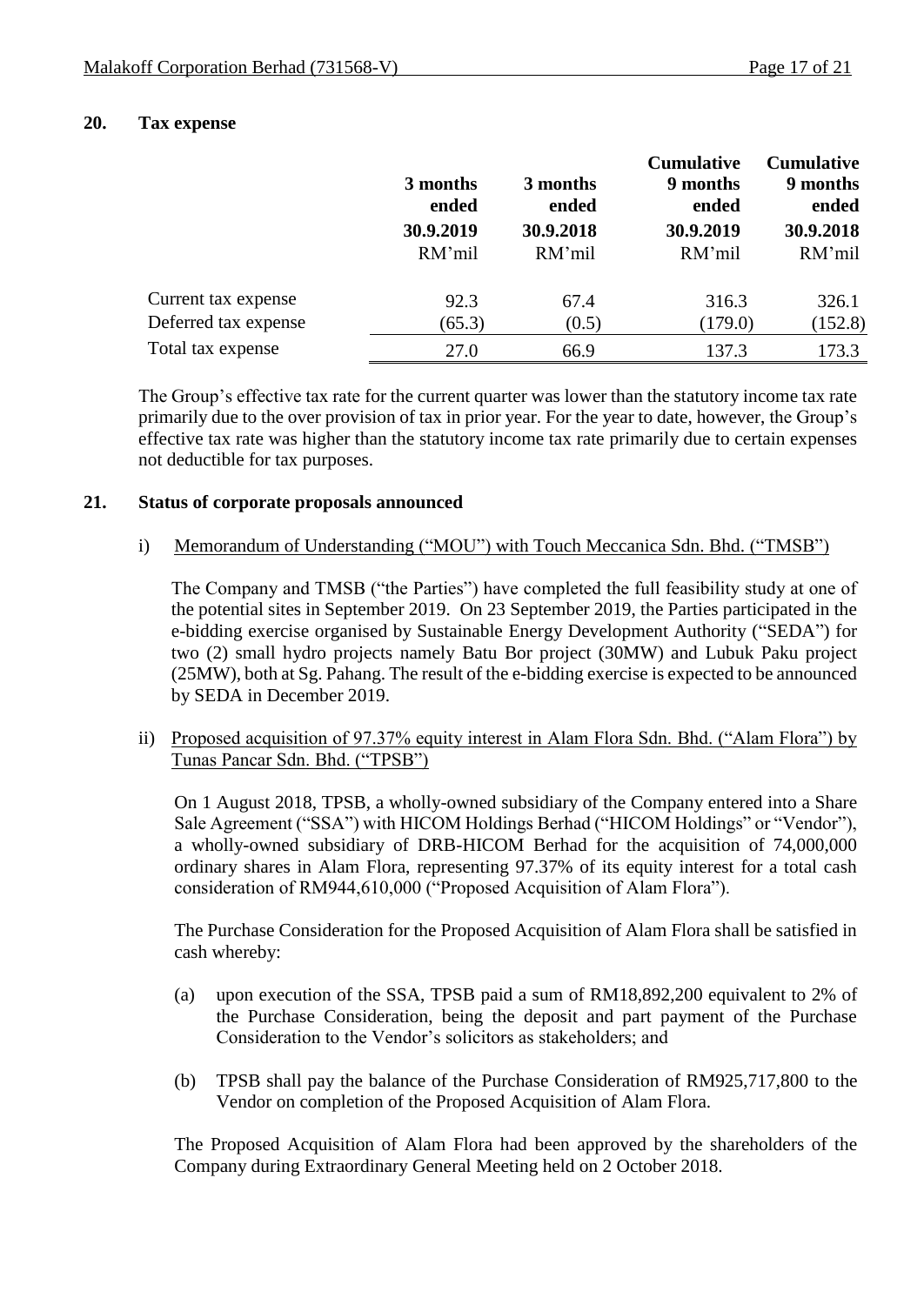On 29 July 2019, TPSB and HICOM Holdings have mutually agreed to extend the Cut-Off Date (as defined therein in the SSA) for a further period of six (6) months until 31 January 2020 in order to fulfil the conditions precedent of the SSA.

#### **22. Borrowings**

|                                                                 | 30.9.2019<br>RM'mil | 31.12.2018<br>RM'mil |
|-----------------------------------------------------------------|---------------------|----------------------|
| Current                                                         |                     |                      |
| Secured<br>$-$                                                  | 1,787.8             | 1,885.3              |
| Non-current<br>Secured<br>$\overline{\phantom{a}}$<br>Unsecured | 12,616.8<br>30.0    | 13,285.1<br>30.0     |
| $\overline{\phantom{a}}$                                        | 12,646.8            | 13,315.1             |
|                                                                 | 14,434.6            | 15,200.4             |

The breakdown of Group borrowings by currency is as follows:

|                            | 30.9.2019<br>RM'mil | 31.12.2018<br>RM'mil |
|----------------------------|---------------------|----------------------|
| <b>Functional currency</b> |                     |                      |
| $- RM$                     | 12,381.4            | 13,059.0             |
| AUD                        | 1,751.5             | 1,827.1              |
| <b>USD</b>                 | 301.7               | 314.3                |
|                            | 14,434.6            | 15,200.4             |

#### **23. Changes in material litigation**

*i) Proceedings by the Public Prosecutor of Algeria against Almiyah Attilemcania SpA ("AAS")*

On 4 September 2014, a joint venture of the Group, AAS, was charged in the Court of Ghazouet in the district of Tlemcen, Algeria, for an alleged breach of foreign exchange regulations concerning a sum of USD26.9 million. The Group holds an indirect effective interest of 35.7% in AAS via Tlemcen Desalination Investment Company SAS ("TDIC"), an indirect subsidiary of Malakoff International Limited.

In 2009, it was discovered that there was a considerable gap between the value of the delivered equipment received as per the invoices declared to the customs and the value of the milestone payments made by AAS to the supplier cum contractor ("Invoice Gap"). AAS wrote to the supplier cum contractor requesting for clarification as they are responsible to resolve tax and customs issues. The Invoice Gap however was not resolved by the supplier cum contractor and the Algerian Customs then initiated investigations and thereafter a charge was filed against AAS in respect of repression of foreign exchange regulations.

The Court had on 24 December 2014 convicted AAS and had subsequently imposed a penalty of DZD3,929,038,151 (approximately RM148.3 million at the exchange rate of RM1: DZD26.5) ("Penalty"). The Group's liability arising from the Penalty, in proportion to the Group's 35.7% effective interest in AAS via TDIC, which may impact the profit of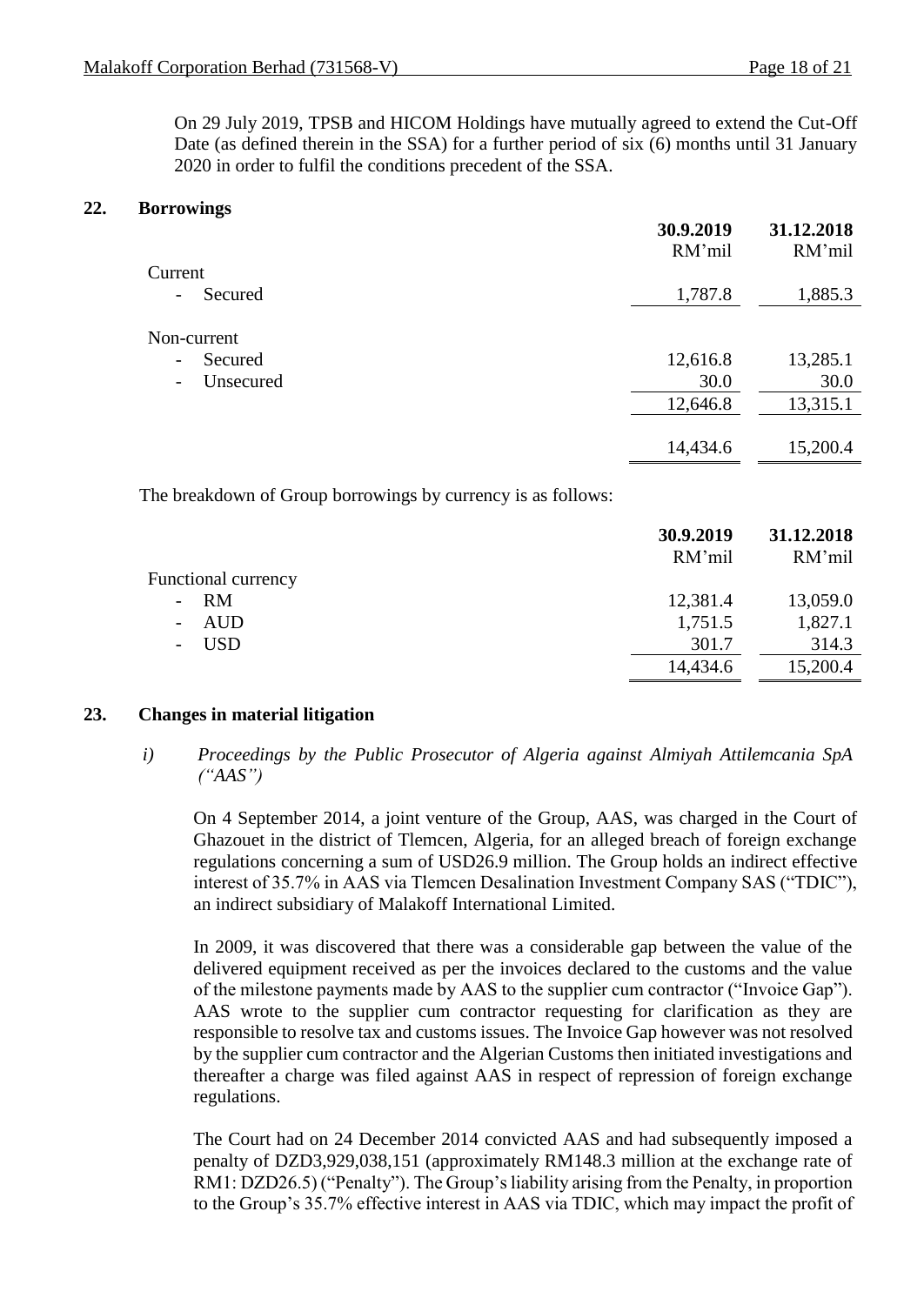the Group, amounts to DZD1,402,666,620 (approximately RM52.9 million). The Court of Appeal upheld the decision and the Penalty imposed by the Court on 2 March 2016.

Notwithstanding the decision of the Court, AAS has been advised by its solicitor, Maitre Hadjer Becha, an attorney admitted to the Algerian Supreme Court, that the Penalty would not be enforced until the exhaustion of all rights to appeal by AAS in respect of the proceedings.

AAS' solicitors had filed an appeal at the Supreme Court on 17 June 2016 and subsequently submitted the grounds of appeal on 9 August 2016. The Supreme Court has yet to deliver any decision on the appeal.

In 2016, the Group's carrying amount of investment in AAS has been fully provided in respect of the foregoing.

*ii) Request for Arbitration under International Chamber of Commerce International Court of Arbitration ("ICC") filed by Algerian Energy Company SPA ("AEC" or "Claimant") against (1) Tlemcen Desalination Investment Company SAS ("TDIC"), (2) Hyflux Limited ("Hyflux") and (3) Malakoff Corporation Berhad ("MCB" or "Company") in relation to the Souk Tleta seawater desalination plant in the district of Tlemcen, Algeria ("Plant")*

On 19 March 2019, AEC had filed a Request for Arbitration ("Request") at ICC, Paris, against TDIC, Hyflux and MCB (collectively referred to as "Respondents") in relation to the Water Purchase Agreement dated 9 December 2007, Framework Agreement of December 2007 ("FA"), Joint Venture Agreement dated 28 March 2007 ("JVA") and Dispute Resolution Protocol dated 9 December 2007 ("DRP") (collectively referred to as "Contract Documents").

In the Request, the Claimant has alleged, amongst others, that the Respondents:

- a) are liable for breaches and negligence in the design, operation and maintenance of the Plant; and
- b) wrongly objected to the termination of the WPA, transfer of shares to AEC and carrying out of technical audit under the FA.

In this regard, the reliefs sought by the Claimant from the arbitral tribunal include, inter alia:

- a) a declaration that the Respondents have breached their contractual obligations under the contracts between the parties, in particular the Contract Documents;
- b) an order that the WPA was validly terminated for events of default;
- c) an order for TDIC to transfer its shares in Almiyah Attilemcania SpA ("AAS"), the project company, to AEC at the price of 1 Algerian Dinar;
- d) an order for the Respondents to indemnify AEC for damages incurred as a result of their breaches, estimated on an interim basis at 80 Million Euro;
- e) an order for the Respondents to pay all the costs for the Plant rehabilitation to be completed by a third party to be selected by AEC; and
- f) an order for the Respondents to guarantee the payment or reimburse the fine of 3,929 million Algerian Dinar (imposed on AAS by Algerian courts and currently pending outcome of AAS' appeal at Algerian Supreme Court).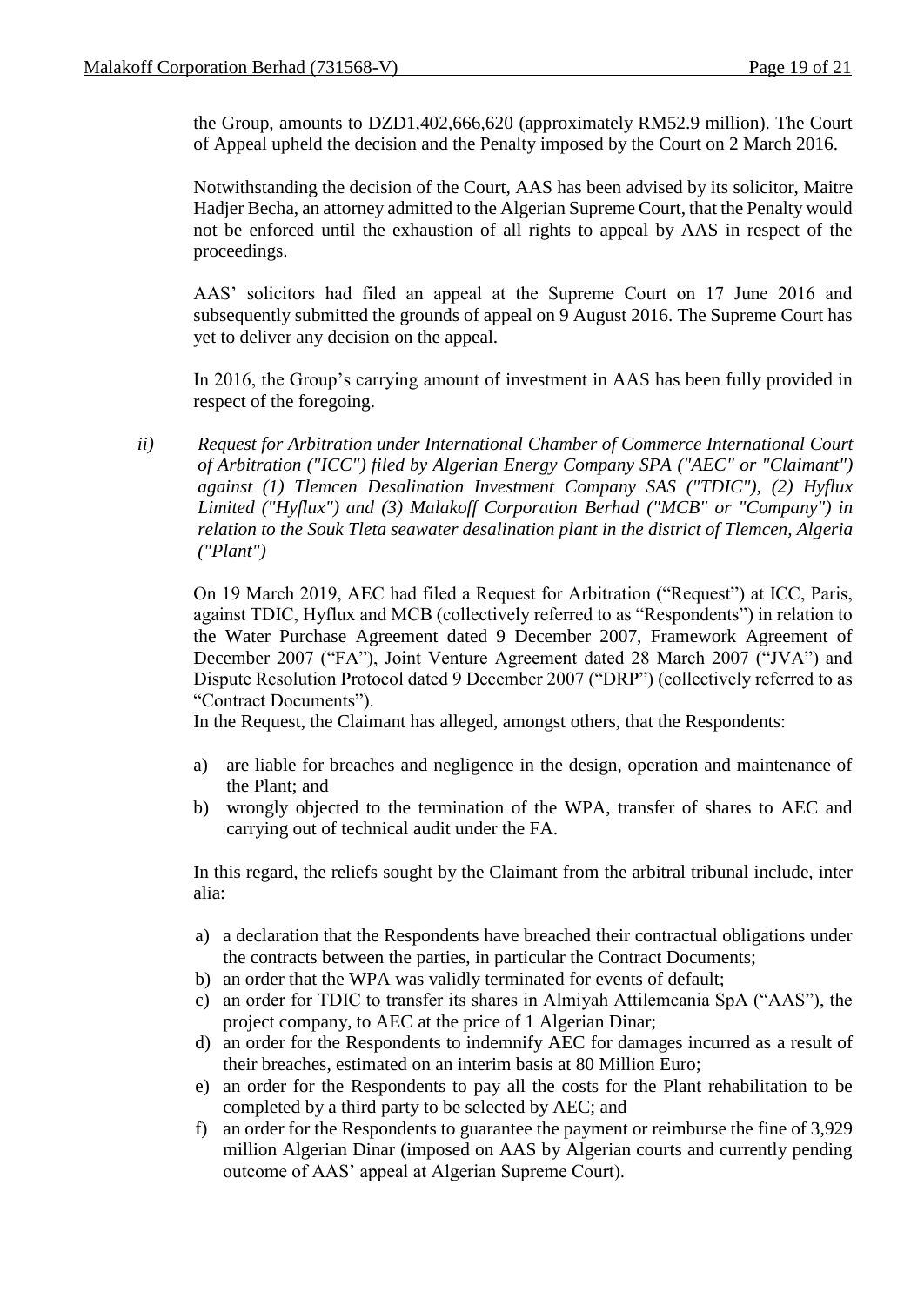MCB has appointed international arbitration lawyers in Paris and Kuala Lumpur to advise on the Request and take the necessary steps to defend its position and vigorously challenge AEC's claims in the ICC arbitration, and possibly counterclaim against AEC.

The Respondents had filed their respective Answers to the Request at the ICC in May 2019 raising, amongst others, various preliminary objections. The ICC Court had considered the said preliminary objections and decided on 8 August 2019 that the arbitration shall proceed. The arbitral tribunal was constituted on 20 September 2019. The preliminary call between the arbitral tribunal and the parties is scheduled to take place on 21 November 2019.

The Request is not expected to have any operational impact on MCB Group. The financial impact, if any, of the Request, cannot be determined with finality at this juncture as the statement of claim has yet to be submitted by AEC.

*iii) Application to join Malakoff Corporation Berhad ("MCB") and Malakoff Power Berhad ("Joinder Application") in the Singapore International Arbitration Centre Arbitration No. 278 of 2018 ("Arbitration") between Prai Power Sdn. Bhd. ("Claimant"), a whollyowned subsidiary of MCB, and (1) GE Energy Parts, Inc, (2) GE Power Systems (Malaysia) Sdn. Bhd., (3) General Electric International, Inc, and (4) General Electric Company (Collectively "Respondents")*

MCB was notified on 9 August 2019 that GE Energy Parts, Inc ("1<sup>st</sup> Respondent"), GE Power Systems (Malaysia) Sdn. Bhd. ("2<sup>nd</sup> Respondent"), General Electric International, Inc, and General Electric Company (collectively referred to as "Respondents") have filed an application ("Joinder Application") to join MCB and MPB, a wholly-owned subsidiary of MCB, as parties to the Respondents' Counterclaim, in the arbitration initiated by Allianz General Insurance Company (Malaysia) Berhad ("AGI") on 24 September 2018 under the Arbitration Rules of Singapore Arbitration Centre as a subrogated action ("Arbitration"), in the name of the Claimant, against the Respondents, in relation to an incident on or about 18 July 2015 ("2015 Incident") which resulted in damage to a gas turbine at the Claimant's 350MW Combined Cycle Gas Turbine Power Plant situated in Prai, Penang ("Prai Power Plant").

The Claimant alleged, among others, that the Respondents had failed to exercise reasonable care and skill to properly design, manufacture, supply and install a GE 109FA single shaft gas turbine at the Prai Power Plant and therefore claimed for, among others, loss and damage in the sum of RM72,094,050.12 from the Respondents.

On 22 April 2019, the Respondents filed a Counterclaim against the Claimant, seeking damages for breach of the Settlement and Release Agreement between the Respondents, Claimant, MCB and MPB which was entered into on 12 December 2012 ("SRA") for resolution of disputes in relation to two incidents at the Prai Power Plant which occurred in 2006 and 2009 and the agreement between the Claimant and the  $1<sup>st</sup>$  and  $2<sup>nd</sup>$  Respondents which was entered into on 19 December 2000 ("Agreement by the Claimant") in relation to a Long-Term Service Agreement between MPB and the  $1<sup>st</sup>$  and  $2<sup>nd</sup>$  Respondents.

In the Joinder Application, the Respondents alleged that:

a) the commencement of the Arbitration constitutes a breach of the SRA, in respect of which MCB and MPB are liable;